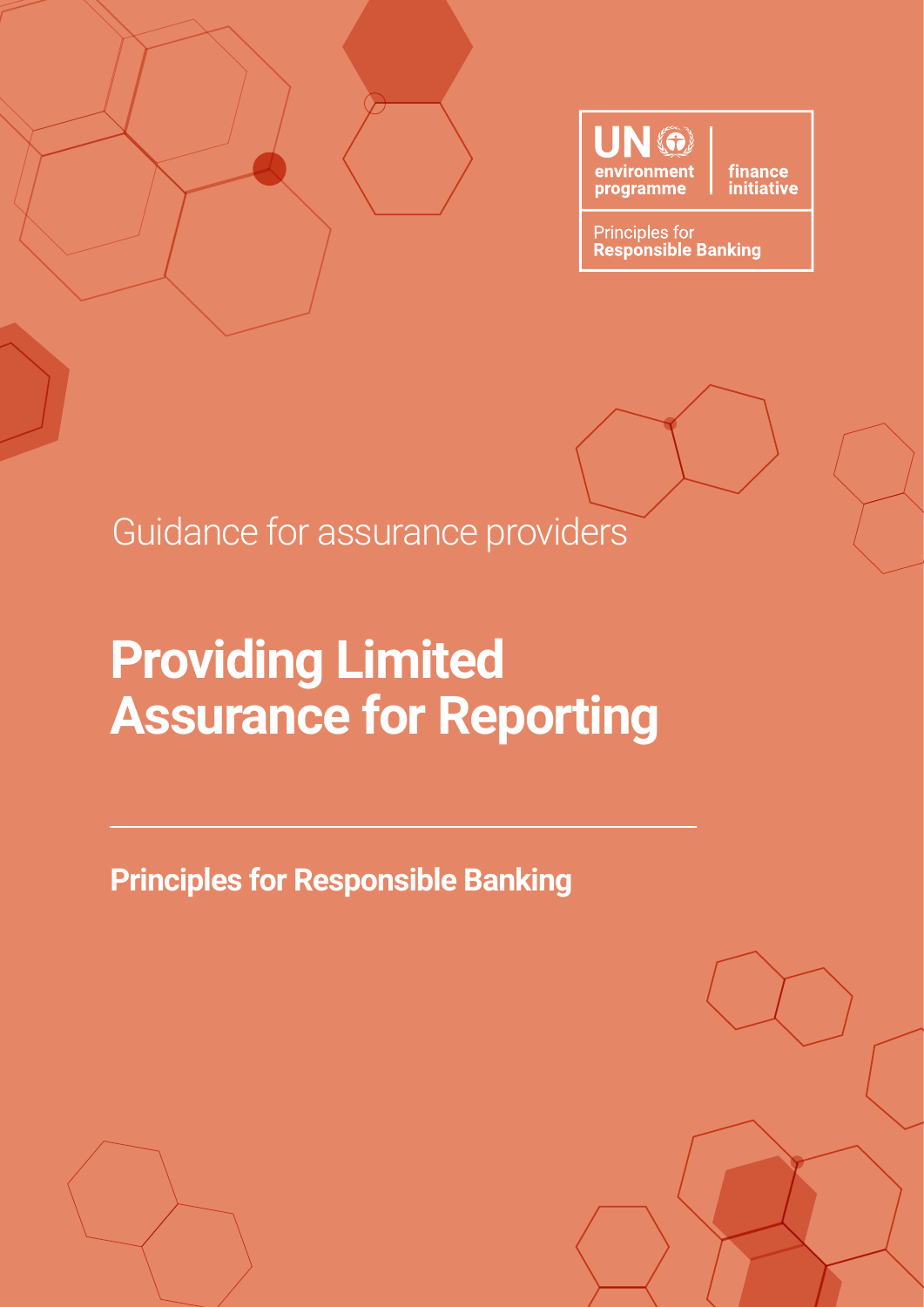### **Acknowledgments**

The content of this document is based on discussions and work undertaken in the Principles for Responsible Banking assurance working group



**VED УКРЕССТВОВАНИЕ** 

Published by UNEP Finance Initiative in May 2021

#### Copyright © UNEP Finance Initiative

#### **UNEP Finance Initiative**

International Environment House 11–13 Chemin des Anémones CH-1219 Châtelaine, Geneva Switzerland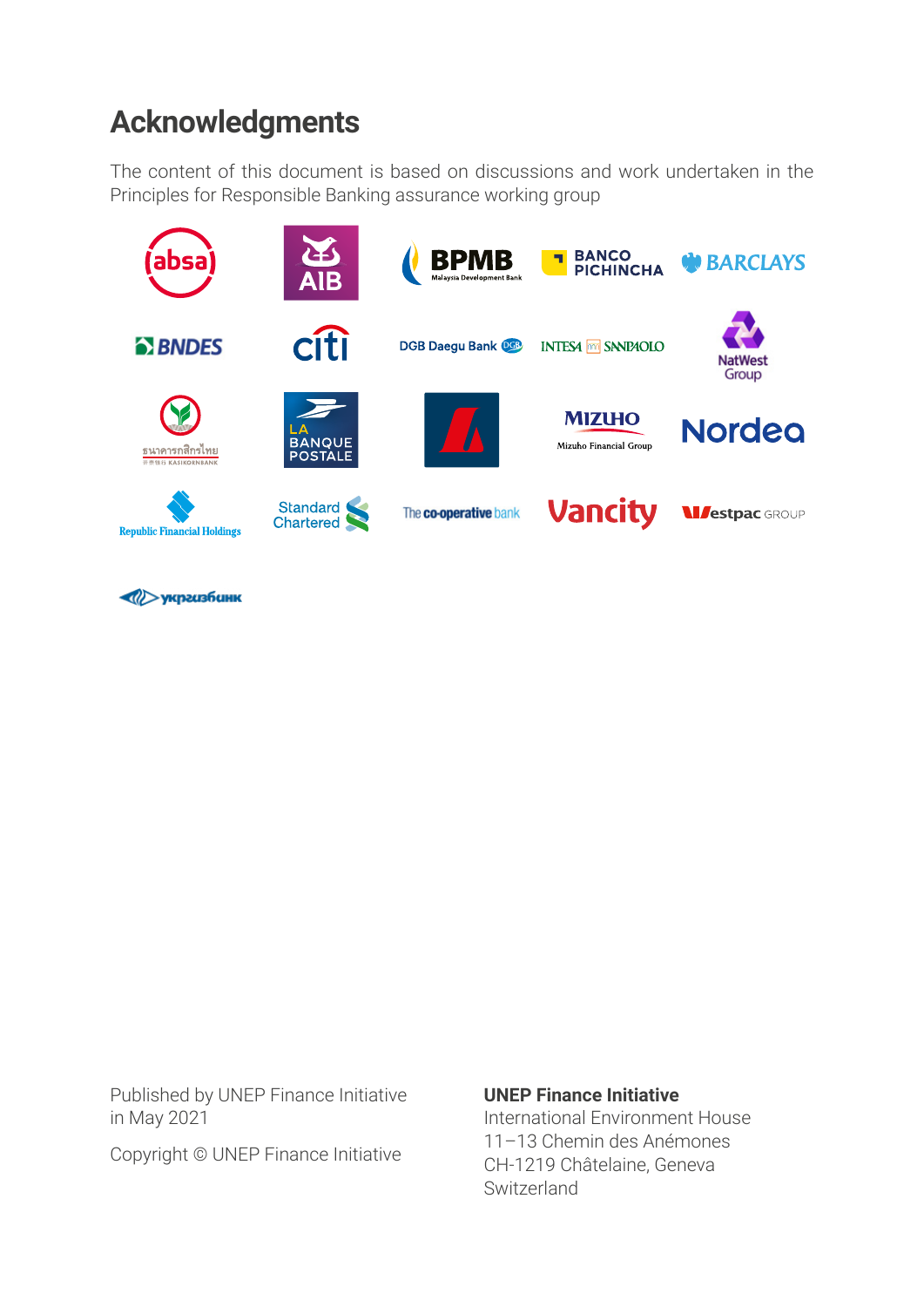# **Table of contents**

| <b>Introduction</b>                                                                            |  |
|------------------------------------------------------------------------------------------------|--|
| <b>Example of how to assure against the Principles</b><br>for Responsible Banking requirements |  |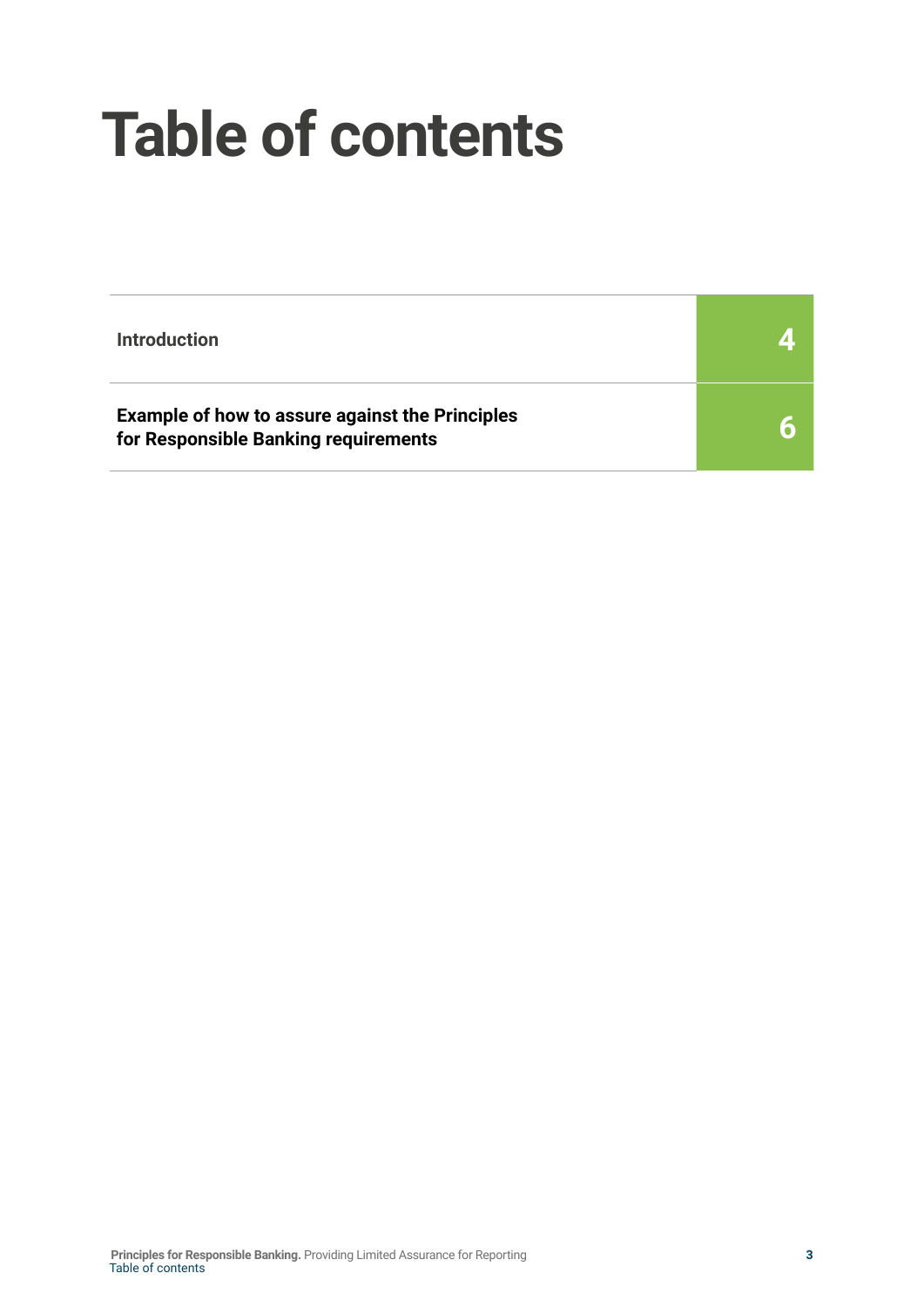# <span id="page-3-0"></span>**Introduction**

This Guidance for Assurance Providers aims at assisting assurance providers with undertaking limited assurance on PRB reporting and at harmonizing the assurance approach and procedures for signatory banks, and shall thus foster transparency and robustness in signatory disclosures.

The Reporting and Self-Assessment Template<sup>1</sup> sets out the reporting and self-assessment requirements for Signatories of the Principles for Responsible Banking. Within this reporting template, there are six areas for self-assessment that are key to showing that a bank is fulfilling its commitments as a signatory of the Principles for Responsible Banking. These are the areas [in the Reporting and Self-Assessment Template] that relate to the three Key Steps of implementing the Principles for Responsible Banking (Impact Analysis, Target Setting and Reporting) and are subject to limited assurance:

- Impact Analysis [2.1]
- Target Setting [2.2]
- Plans for Target Implementation and Monitoring [2.3]
- Progress on Implementing Targets [2.4]
- Governance Structure for Implementation of the Principles [5.3]
- Progress on Implementing the Principles for Responsible Banking [6.1]

The assurance process should be in place by no later than year four from the date the bank became a signatory to the Principles. Banks are encouraged to put this process in place well in advance.

Assurance providers should verify whether the disclosed statements of the bank display an accurate reflection of the steps and activities the bank has undertaken. That means that assurance providers will evaluate if the description of banks' processes and activities and their outcomes sufficiently reflect what the bank has done, rather than evaluating the applied approach itself. It is not expected that assurance providers opine on whether the bank's disclosure is in line with the PRB commitments in terms of a qualitative assessment of whether the bank's disclosed progress is sufficient. This individual assessment of whether the bank is aligned with the requirements of the Principles for Responsible Banking and is meeting its commitments will be undertaken by a sustainability expert within the UNEP FI Secretariat (the Review Expert). For impact analysis this means for example that the Review Expert's role is amongst others to assess the applied

<sup>1</sup> The Reporting and Self-Assessment Template (i.e. the structure, the texts of the Principles and the Reporting and Self-Assessment requirements as well as the conclusion/statements etc.) may not be altered. It can be adapted and layouted according to corporate design.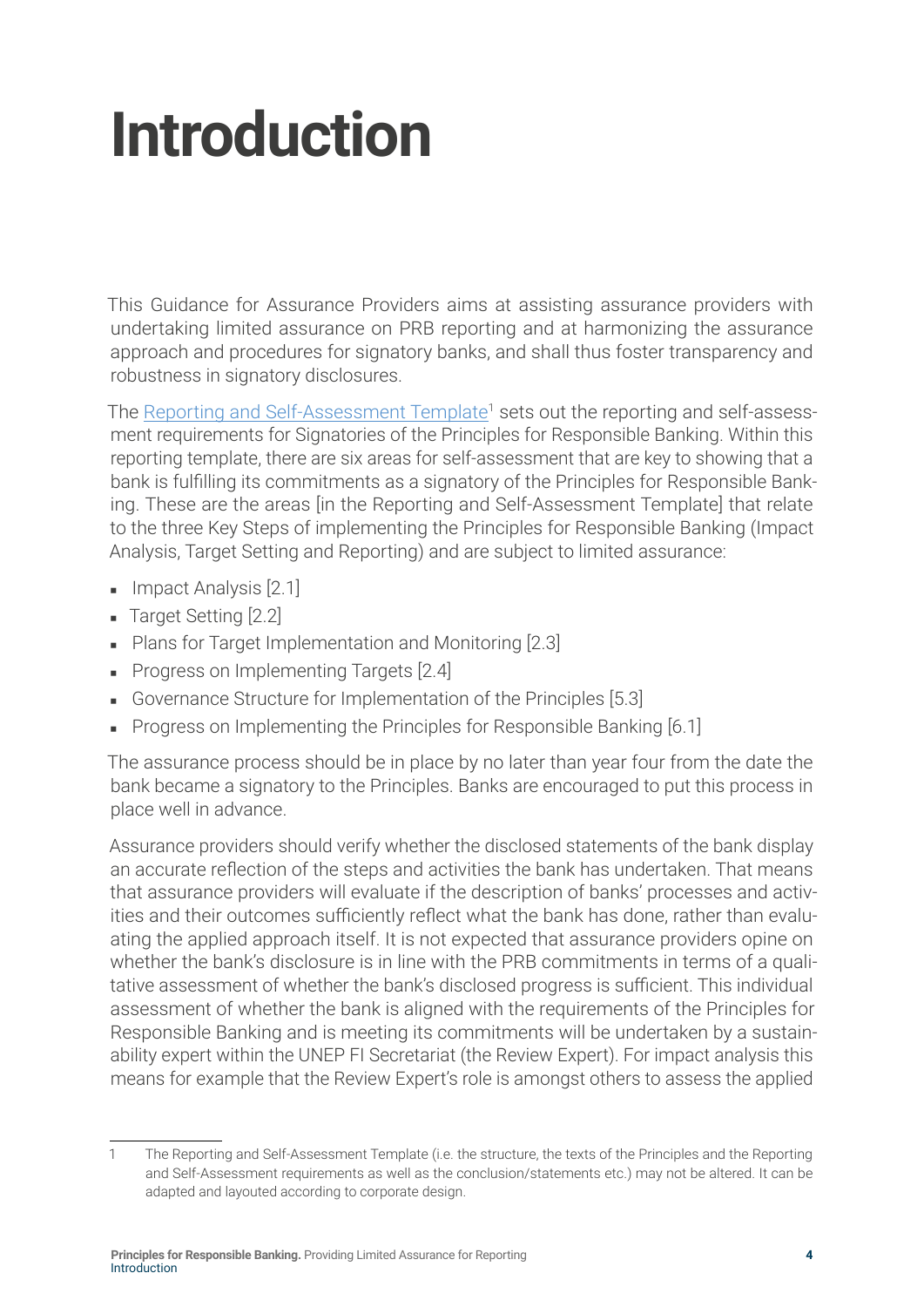methodology for undertaking the impact analysis for efficacy and objectivity, considering the rationale, logic and assumptions underpinning the outcome of the analysis, as well as the alignment with the requirements around impact analysis. The assurance providers would form a view on the accuracy of the described process and steps, and assess the described outcome of the process.

In order to assess the impact analysis undertaken and the targets the bank has set, the review expert needs to build his/her assessment on the publicly disclosed information in the Reporting and Self-Assessment Template and the bank's reporting. The Review Expert will not consider information that is not included in a bank's public reporting when undertaking the review, and will rely on the opinion provided by assurance providers with regard to the lack of material misstatement in the bank's disclosures.

.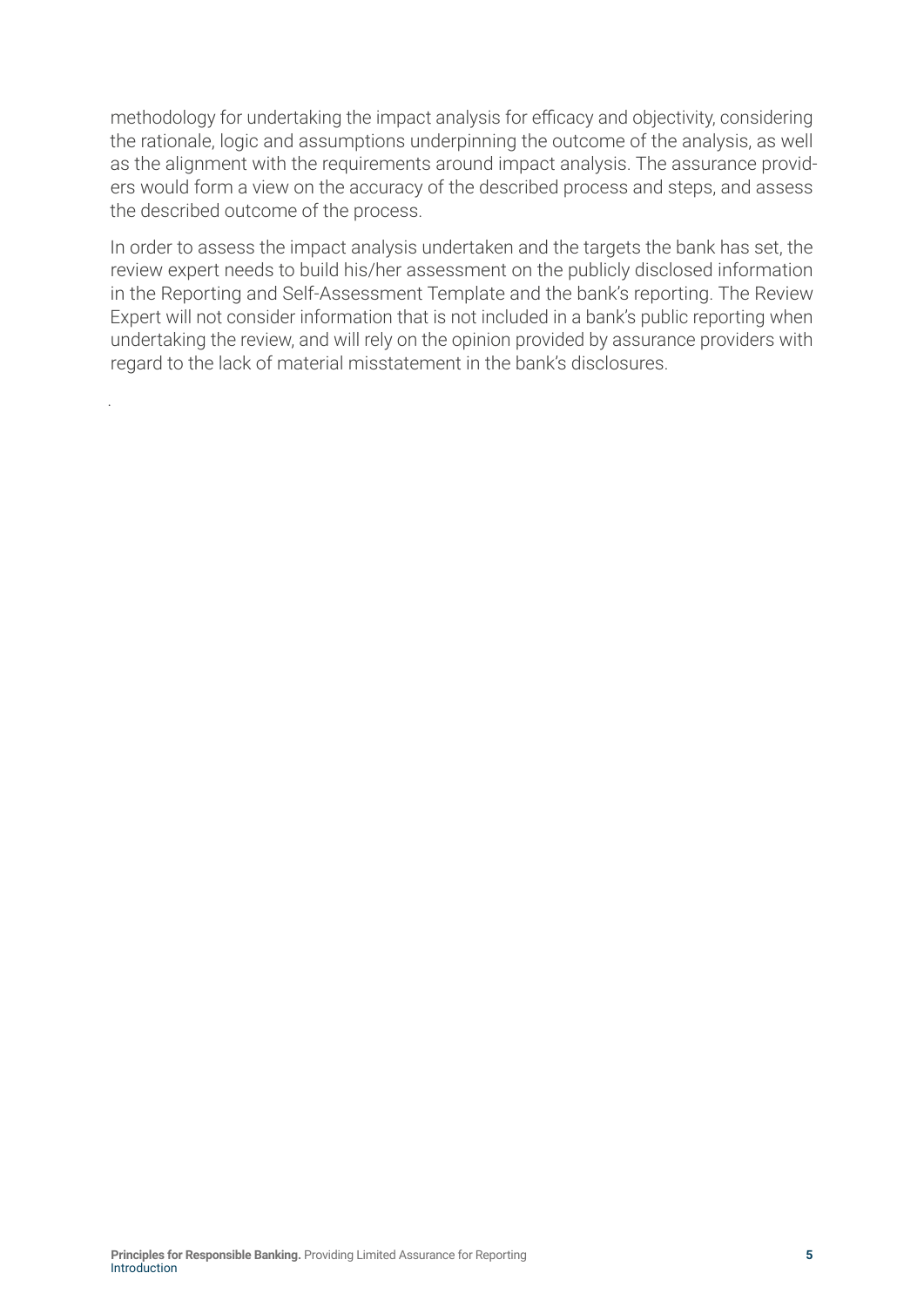## <span id="page-5-0"></span>**Example of how to assure against the Principles for Responsible Banking requirements**

**Below is an example of how to assure an exemplary completed Reporting and Self-Assessment Template.2 The right-hand column aims at guiding assurance providers in undertaking limited assurance on the highlighted items. It describes the areas to be reviewed as well as the approach to be followed by assurance providers.**

<sup>2</sup> The example focuses on a bank's first reporting as a signatory to the Principles, and is based on the example developed in the [Reporting Guidance for Banks](https://www.unepfi.org/wordpress/wp-content/uploads/2021/05/PRB-Reporting-Guidance-Document-8.pdf)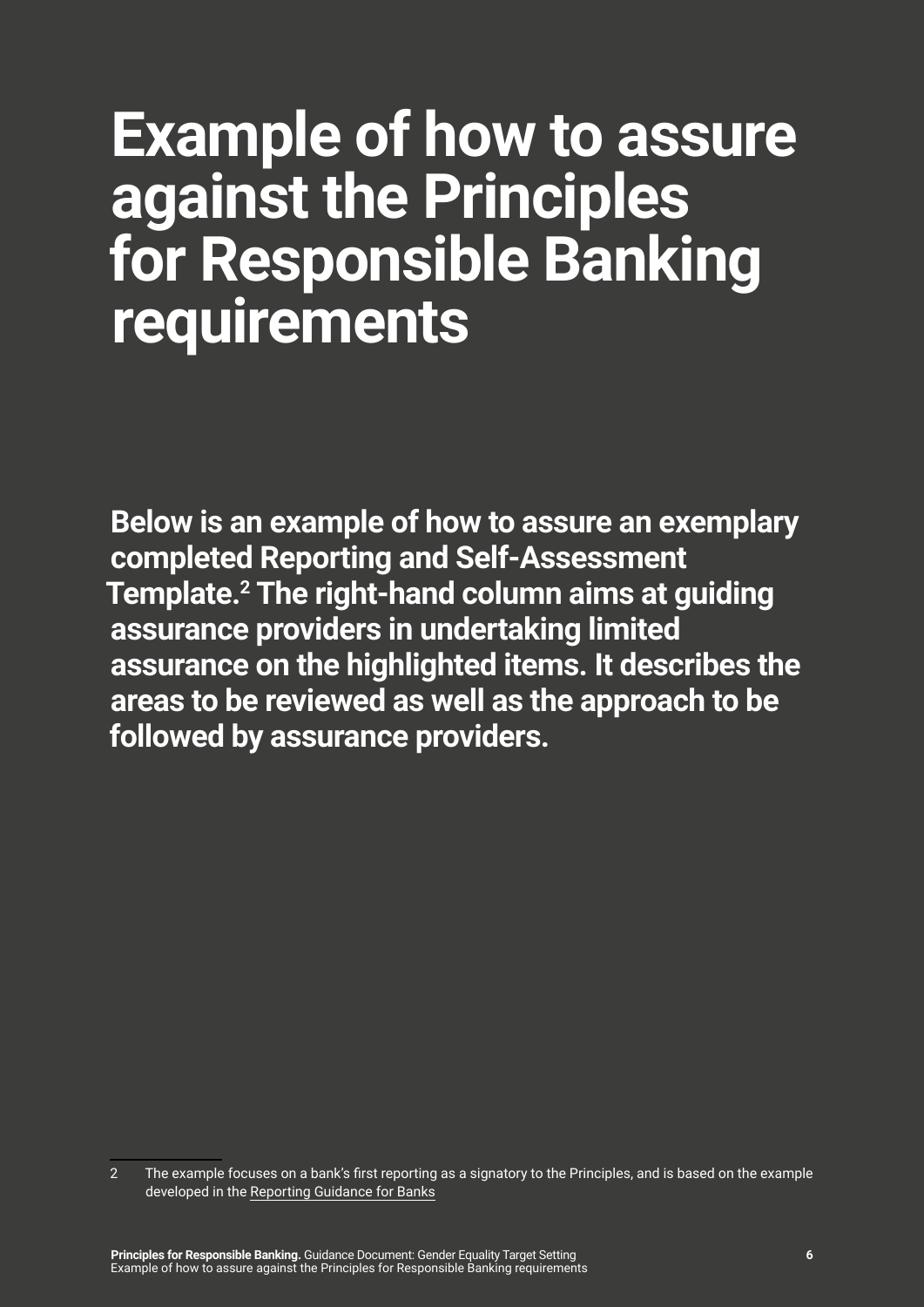| <b>Reporting and Self-Assessment</b><br><b>Requirements</b>                                                                                                                                                                                                                                                                                                     | High-level summary of bank's response<br>(limited assurance required for<br>responses to highlighted items)                                                                                                                                                                                                                                                                                                                                                                                                                                                                                                 | Reference(s)/Link(s)<br>to bank's full response/<br>relevant information                  | <b>Guidance for Assurance Providers</b> |
|-----------------------------------------------------------------------------------------------------------------------------------------------------------------------------------------------------------------------------------------------------------------------------------------------------------------------------------------------------------------|-------------------------------------------------------------------------------------------------------------------------------------------------------------------------------------------------------------------------------------------------------------------------------------------------------------------------------------------------------------------------------------------------------------------------------------------------------------------------------------------------------------------------------------------------------------------------------------------------------------|-------------------------------------------------------------------------------------------|-----------------------------------------|
| <b>Principle 1: Alignment</b>                                                                                                                                                                                                                                                                                                                                   | We will align our business strategy to be consistent with and contribute to individuals' needs and society's goals, as expressed in the Sustainable<br>Development Goals, the Paris Climate Agreement and relevant national and regional frameworks.                                                                                                                                                                                                                                                                                                                                                        |                                                                                           |                                         |
| 1.1. Describe (high-level) your bank's<br>business model, including the main<br>customer segments served, types<br>of products and services provided,<br>the main sectors and types of<br>activities, and where relevant the<br>technologies financed across the<br>main geographies in which your<br>bank has operations or provides<br>products and services. | X Bank is a financial services group operating predominantly<br>in Ireland and Russia. We provide products and services in<br>the retail, wealth, corporate and investment banking business<br>areas, which include home loans, vehicle finance, commercial<br>loans (to mainly the energy (technologies financed include<br>natural gas, coal and oil-fired power stations, solar and wind<br>power generation), transport, agriculture, real estate sectors,<br>and loan facilities for project finance), bond issuance, and<br>IPOs, serving retail, SME, large corporate customers, and<br>governments. | See the section "About<br>X Bank" on p. xx of our<br>2020 Sustainability<br>Report [Link] |                                         |
|                                                                                                                                                                                                                                                                                                                                                                 | 55% of our loans are allocated to our customers in Russia, and<br>45% in Ireland.                                                                                                                                                                                                                                                                                                                                                                                                                                                                                                                           |                                                                                           |                                         |
|                                                                                                                                                                                                                                                                                                                                                                 | Retail lending constitutes 35% of the loan book in Ireland,<br>and 40% in Russia, while our corporate lending constitutes<br>55% and 50% respectively, and lending in our private clients<br>portfolio constitutes 10% in both loan books.                                                                                                                                                                                                                                                                                                                                                                  |                                                                                           |                                         |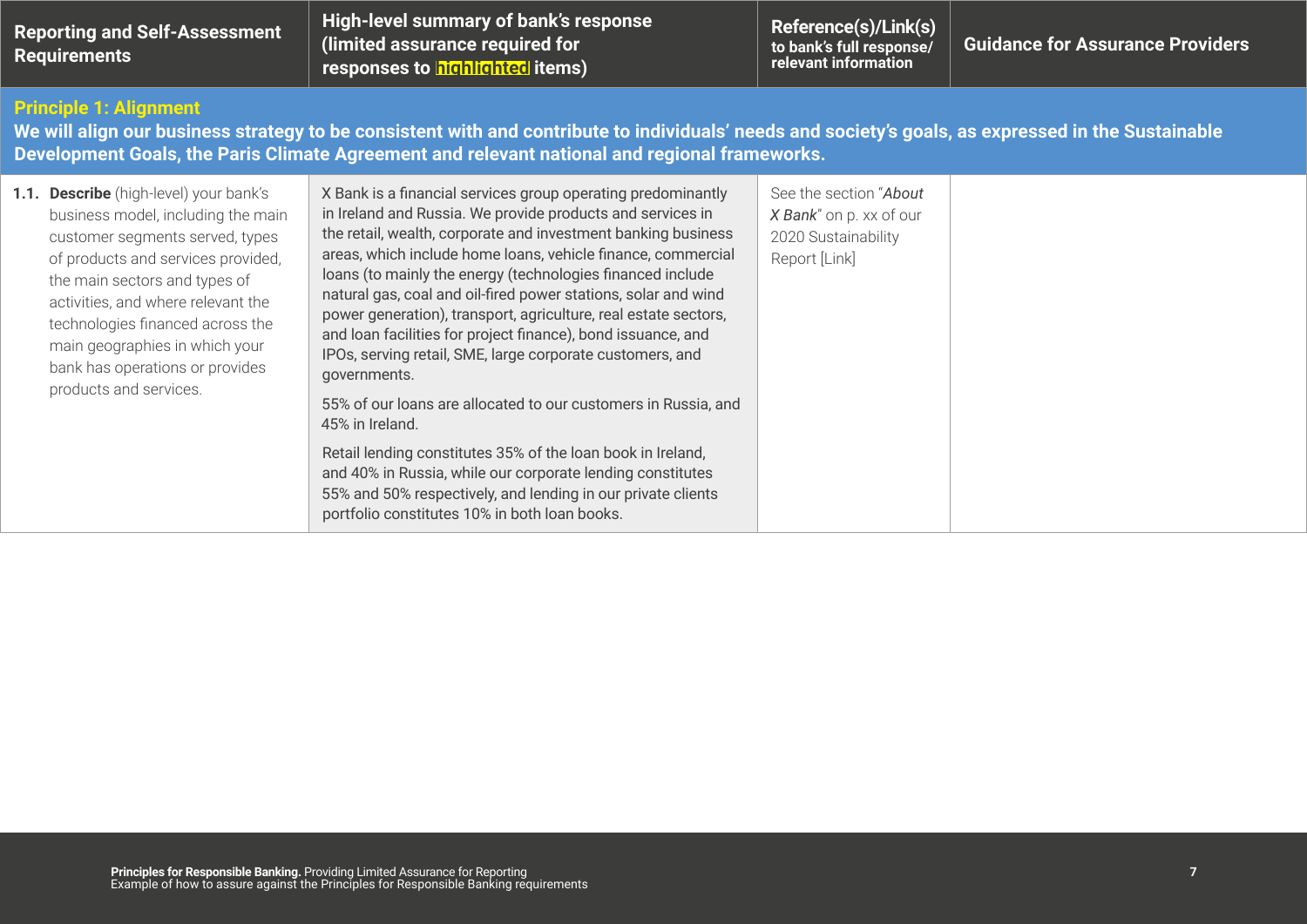| <b>Reporting and Self-Assessment</b><br><b>Requirements</b>                                                                                                                                                                                                                                             | High-level summary of bank's response<br>(limited assurance required for<br>responses to highlighted items)                                                                                                                                                                                                                                                                                                                                                                                                                                                                                                                                                                                                                                                                                                                                                                                                                                                                                                                                                                                                                                                                                                                                                                                                                                                                                                                                                                                                                                                                                                                                                       | Reference(s)/Link(s)<br>to bank's full response/<br>relevant information               | <b>Guidance for Assurance Providers</b> |
|---------------------------------------------------------------------------------------------------------------------------------------------------------------------------------------------------------------------------------------------------------------------------------------------------------|-------------------------------------------------------------------------------------------------------------------------------------------------------------------------------------------------------------------------------------------------------------------------------------------------------------------------------------------------------------------------------------------------------------------------------------------------------------------------------------------------------------------------------------------------------------------------------------------------------------------------------------------------------------------------------------------------------------------------------------------------------------------------------------------------------------------------------------------------------------------------------------------------------------------------------------------------------------------------------------------------------------------------------------------------------------------------------------------------------------------------------------------------------------------------------------------------------------------------------------------------------------------------------------------------------------------------------------------------------------------------------------------------------------------------------------------------------------------------------------------------------------------------------------------------------------------------------------------------------------------------------------------------------------------|----------------------------------------------------------------------------------------|-----------------------------------------|
| 1.2. Describe how your bank has<br>aligned and/or is planning to align<br>its strategy to be consistent with<br>and contribute to society's goals,<br>as expressed in the Sustainable<br>Development Goals (SDGs), the<br>Paris Climate Agreement, and<br>relevant national and regional<br>frameworks. | Our Sustainability Strategy sets out the areas where we<br>believe we can create sustainable, long-term value for our<br>stakeholders, aligning with the Sustainable Development<br>Goals and the Paris Agreement.<br>Building on this, we are working to align our business strategy<br>with the most relevant goals in the SDGs, the Paris Agreement,<br>and relevant national frameworks. We have identified and<br>reviewed other relevant intra-regional and national frameworks<br>and policy documents for our countries of operation, which<br>include the EU Action Plan, Ireland's Climate Action Plan, and<br>Russia's national development goals framework.<br>We determined that climate change, air and water pollution,<br>decent employment, access to affordable housing, and<br>economic inequalities across different regions are the main<br>priorities across our countries of operation.<br>We analysed our portfolios to assess how we could<br>strategically contribute to these priority goals and challenges.<br>In addition, the outcome of our impact analysis also showed<br>us where our business strategy is inconsistent with national,<br>regional and international goals. We determined that our<br>financing to the energy sector and high polluting sectors<br>is not aligned with these goals, and therefore we need to<br>work to align our business strategy with these goals. We<br>also identified that we contribute significantly to decent<br>employment in our countries of operation, and we should seek<br>strategic opportunities to support our clients' transition, while<br>maintaining the jobs they create. | See "Our Business<br>Strategy" on p. xx of<br>our 2020 Sustainability<br>Report [Link] |                                         |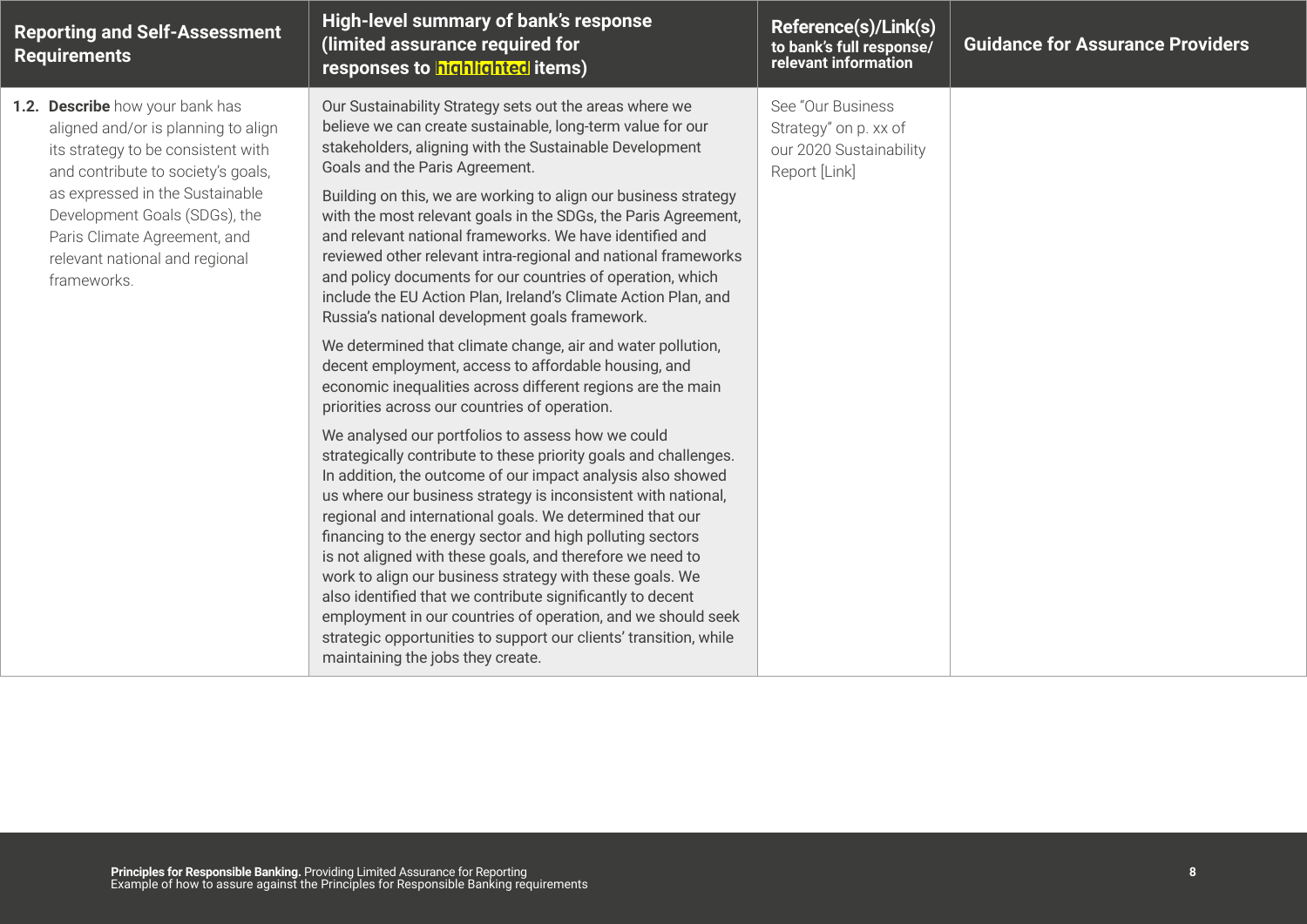| <b>Reporting and Self-Assessment</b> |  |
|--------------------------------------|--|
| <b>Requirements</b>                  |  |

**High-level summary of bank's response (limited assurance required for responses to highlighted items)** 

**Reference(s)/Link(s) to bank's full response/ relevant information**

**Guidance for Assurance Providers**

#### **Principle 2: Impact and Target Setting**

**We will work to continuously increase our positive impacts while reducing the negative impacts on, and managing the risks to, people and environment resulting from our activities, products and services. To this end, we will set and publish targets where we can have the most significant impacts.**

#### **2.1. Impact Analysis:**

**Show** that your bank has identified the areas in which it has its most significant (potential) positive and negative impact through an impact analysis that fulfills the following elements:

- a. **Scope:** The bank's core business areas, products/services across the main geographies that the bank operates in have been as described under 1.1. have been considered in the scope of the analysis.
- b. **Scale of Exposure:** In identifying its areas of most significant impact the bank has considered where its core business/its major activities lie in terms of industries, technologies and geographies.

We used x methodology/tool to undertake our impact analysis. We were able to analyse the products, services and activities in the bank's retail and corporate banking portfolios in Ireland and Russia. Our investment banking and asset management business were not covered in the analysis at this stage. The main sectors, industries and technologies we finance across our Ireland and Russia business are energy (constituting 20% of our corporate portfolio across our Ireland and Russia business) (technologies include solar, wind, coal, oil and gas fired power stations), agriculture (15%), commercial real estate (10%), steel (8%), cement (5%) and transport (mainly aviation and shipping) (15%). Project finance constitutes 17%. Our retail portfolio is concentrated in residential real estate (45%), vehicle finance (25%), and unsecured lending (25%).

Through our analysis, we determined that these portfolios were strongly associated with impacts that include climate change (Greenhouse Gas (GHG) emissions), air and water pollution, biodiversity loss and degradation, access to housing, and decent employment.

See "Impact Analysis" on p. xx of our 2020 Sustainability Report [Link]

Together with the bank's public (sustainability) reporting, review working papers supporting its impact analysis including:

- confirm that the disclosures made here by the bank (including the description of the methodology\*/process applied) accurately reflects the steps and activities the bank has undertaken to conduct the impact analysis
- confirm that the description of the impact analysis clearly articulates the scope and the extent to which the scope is consistent with that presented in the disclosure (e.g. main industries, technologies and geographies the bank finances/invests in). Where main components of the bank's activities are not covered by the impact analysis, these exclusions and limitations should be referenced in the banks' disclosure or alternatively in the assurer's opinion.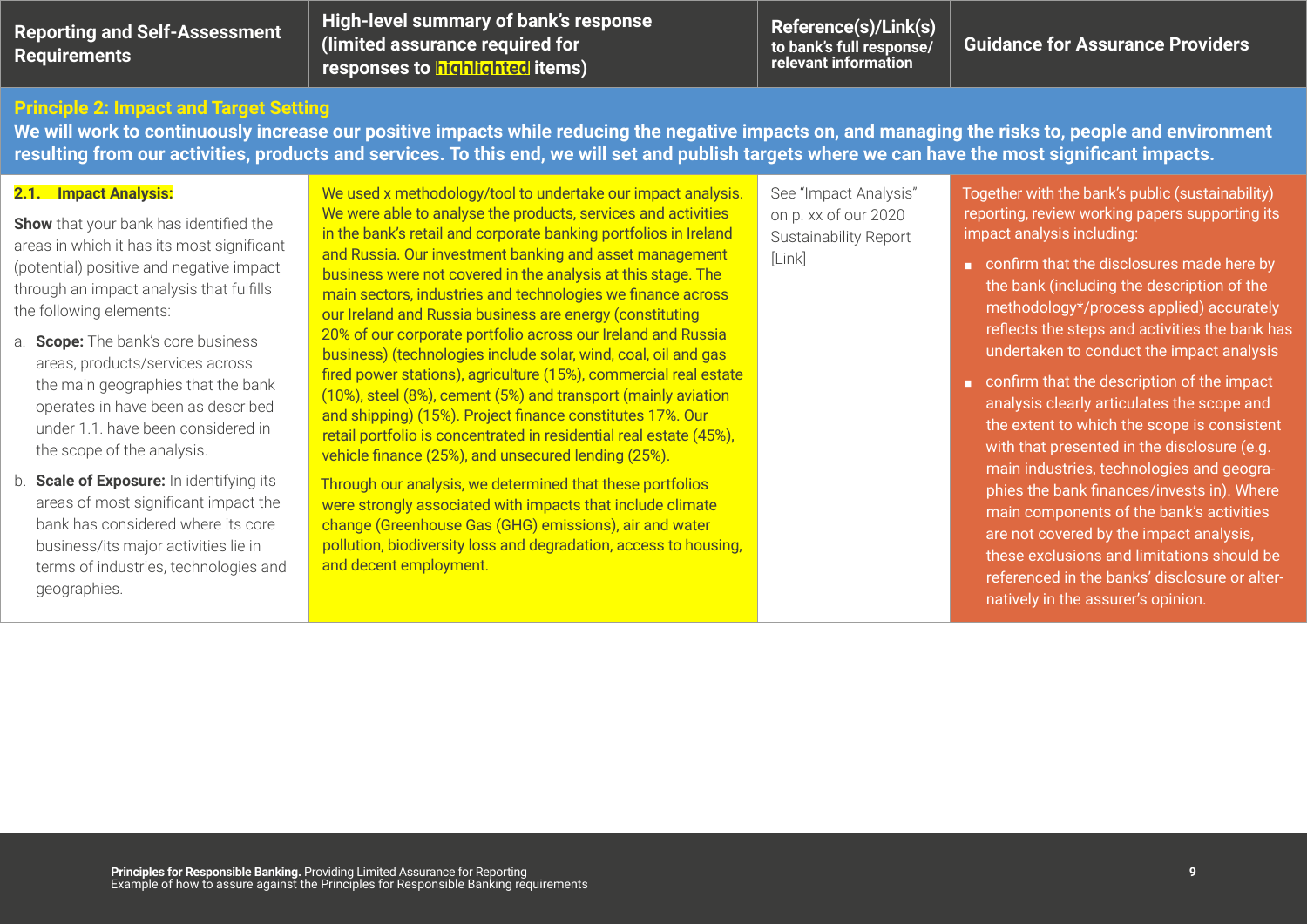| <b>Reporting and Self-Assessment</b><br><b>Requirements</b>                                                                                                                                                                                                                                                                                                                                                                                                                                                                        | High-level summary of bank's response<br>(limited assurance required for<br>responses to highlighted items)                                                                                                                                                                                                                                                                                                                                                                                                                                                                                                                                                                                                                                                                                                                                                                                                                                                                                                                                                                                                                                                                                                                                                                                                                                                                                                                                                                                                                                                                                             | Reference(s)/Link(s)<br>to bank's full response/<br>relevant information | <b>Guidance for Assurance Providers</b>                                                                                                                                                                                                                                                                                                                                                                                                                                                                                                                                                                                                                                                                                                                 |
|------------------------------------------------------------------------------------------------------------------------------------------------------------------------------------------------------------------------------------------------------------------------------------------------------------------------------------------------------------------------------------------------------------------------------------------------------------------------------------------------------------------------------------|---------------------------------------------------------------------------------------------------------------------------------------------------------------------------------------------------------------------------------------------------------------------------------------------------------------------------------------------------------------------------------------------------------------------------------------------------------------------------------------------------------------------------------------------------------------------------------------------------------------------------------------------------------------------------------------------------------------------------------------------------------------------------------------------------------------------------------------------------------------------------------------------------------------------------------------------------------------------------------------------------------------------------------------------------------------------------------------------------------------------------------------------------------------------------------------------------------------------------------------------------------------------------------------------------------------------------------------------------------------------------------------------------------------------------------------------------------------------------------------------------------------------------------------------------------------------------------------------------------|--------------------------------------------------------------------------|---------------------------------------------------------------------------------------------------------------------------------------------------------------------------------------------------------------------------------------------------------------------------------------------------------------------------------------------------------------------------------------------------------------------------------------------------------------------------------------------------------------------------------------------------------------------------------------------------------------------------------------------------------------------------------------------------------------------------------------------------------|
| c. Context & Relevance: Your bank has<br>taken into account the most relevant<br>challenges and priorities related<br>to sustainable development in the<br>countries/regions in which it operates.<br>d. Scale and intensity/salience of<br>impact: In identifying its areas of<br>most significant impact, the bank has<br>considered the scale and intensity/<br>salience of the (potential) social,<br>economic and environmental impacts<br>resulting from the bank's activities<br>and provision of products and<br>services. | We were also able to determine that the most relevant<br>challenges and priorities in Ireland included climate change,<br>biodiversity loss and degradation, air pollution, affordable<br>housing, and in Russia, climate change, biodiversity loss and<br>degradation, and decent employment, through a review of a<br>number of international and national resources (including the<br>EU Action Plan, National Climate Action Plan and Programme<br>for Government in Ireland, and Russia's national development<br>goals framework, UN Biodiversity Lab platform, and WHO<br>Global Ambient Air Pollution index), and engagement with xx<br>stakeholders.<br>The identified challenges and priorities, led us to look<br>more closely at climate change and biodiversity loss and<br>degradation, because these were priorities in our countries<br>of operation, and due to the scale of our exposures in sectors<br>that are key contributors to these areas of impact.<br>To determine the scale and salience/intensity of these areas<br>of impact, we conducted an assessment of the sectors/<br>industries and technologies that were the primary contributors<br>to these impact areas. We determined the intensity of<br>GHG emissions in our portfolio was attributable to energy<br>generation through coal-fired power stations and oil-fired<br>power stations, the aviation, shipping, commercial real estate,<br>and agriculture industries, because the emissions attributable<br>to these technologies and industries are more intense in<br>comparison to others in our portfolio. |                                                                          | confirm that any disclosures of the scale<br>and intensity of the impacts it identified are<br>consistent with the analysis undertaken.<br>confirm that the disclosures of the assess-<br>ment of priorities and challenges for coun-<br>tries included in the analysis is consistent<br>with the methodology and analysis under-<br>taken<br>confirm the disclosure on stakeholder<br>engagement is consistent with the<br>processes/activities undertaken by the bank<br>confirm the disclosure of areas of most<br>significant impact is consistent with the<br>outcome of the impact analysis carried out.<br>confirm that the bank's identified business<br>opportunities disclosed are linked to the<br>described outcomes of the impact analysis |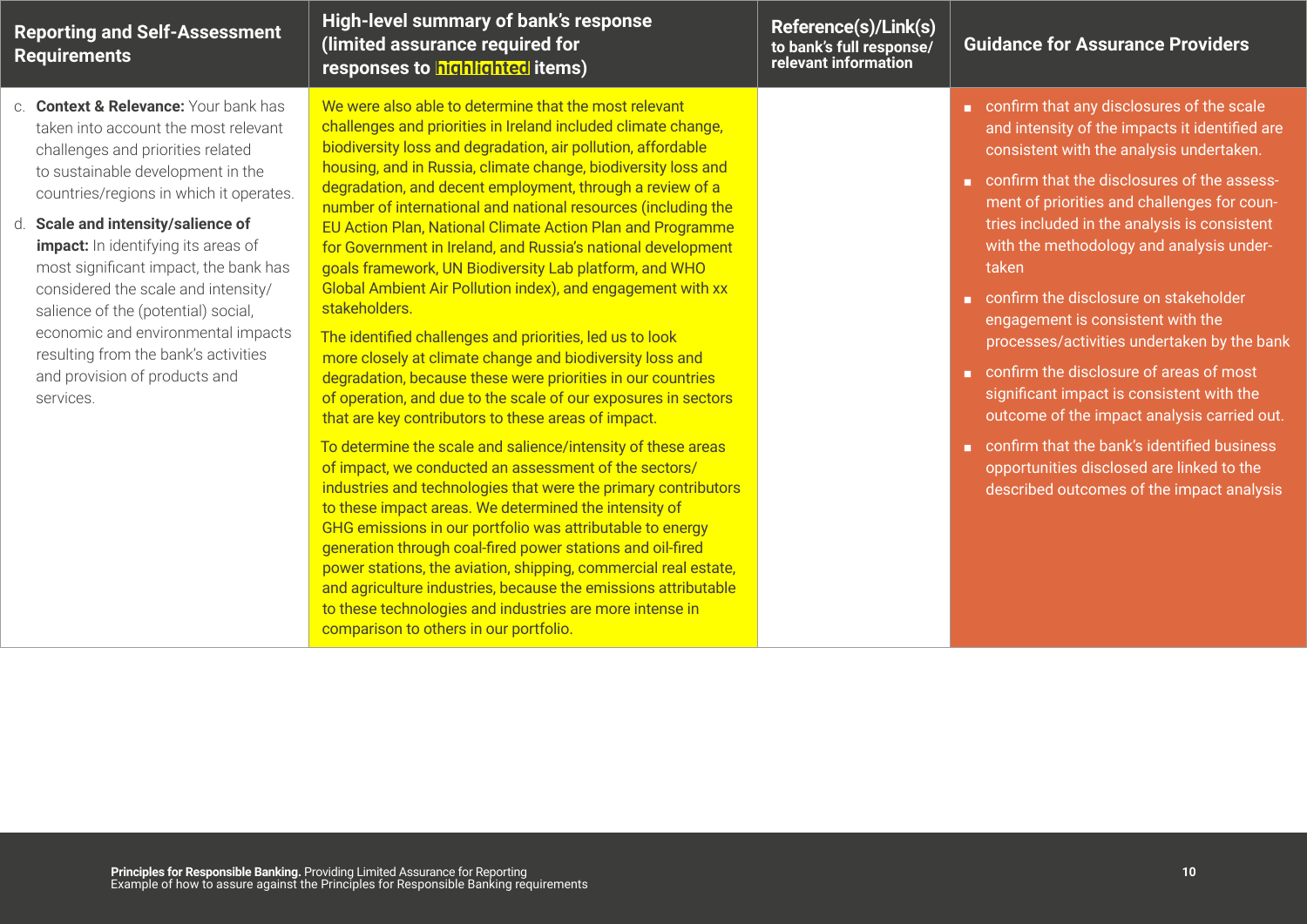| <b>Reporting and Self-Assessment</b><br><b>Requirements</b>                                                                                                                                                                                                                                                                                                                                                                                | High-level summary of bank's response<br>(limited assurance required for<br>responses to highlighted items)                                                                                                                                                                                                                                                                                                                                                                                                                                                                                                                                                                                                                                                                                                                                             | Reference(s)/Link(s)<br>to bank's full response/<br>relevant information | <b>Guidance for Assurance Providers</b>                                                                                                                                                                                                                                                              |
|--------------------------------------------------------------------------------------------------------------------------------------------------------------------------------------------------------------------------------------------------------------------------------------------------------------------------------------------------------------------------------------------------------------------------------------------|---------------------------------------------------------------------------------------------------------------------------------------------------------------------------------------------------------------------------------------------------------------------------------------------------------------------------------------------------------------------------------------------------------------------------------------------------------------------------------------------------------------------------------------------------------------------------------------------------------------------------------------------------------------------------------------------------------------------------------------------------------------------------------------------------------------------------------------------------------|--------------------------------------------------------------------------|------------------------------------------------------------------------------------------------------------------------------------------------------------------------------------------------------------------------------------------------------------------------------------------------------|
| (your bank should have engaged with<br>relevant stakeholders to help inform your<br>analysis under elements c) and d))<br><b>Show</b> that building on this analysis, the<br>bank has<br>■ Identified and disclosed its areas of<br>most significant (potential) positive<br>and negative impact<br>■ Identified strategic business<br>opportunities in relation to the<br>increase of positive impacts /<br>reduction of negative impacts | Agriculture, particularly through land-use change, use of<br>fertilizers and pesticides, and raising of animals, coal and<br>oil-fired power stations (through the release of particulate<br>matter and toxic gases and metals into the environment), and<br>project finance activities (building dams, bulk infrastructure)<br>are amongst the leading contributors to biodiversity loss and<br>degradation.<br>Therefore, we concluded that climate change and biodiversity<br>degradation and loss were the bank's areas of most significant<br>impact.<br>We will work with our clients in high impact sectors to<br>identify viable transition opportunities, and support them by<br>developing financing models that enable them to transform<br>their businesses and align with climate and nature positive<br>transition pathways. <sup>3</sup> |                                                                          | Notes:<br>*impact methodology: refers to any methodology<br>or tool used to estimate, assess or measure an<br>organisations positive and negative impacts<br>Where impact analysis is not complete, the<br>assurance process will be undertaken on the<br>disclosures and analysis undertaken so far |

#### **Please provide your bank's conclusion/statement if it has fulfilled the requirements regarding Impact Analysis.**

We have undertaken our impact analysis and identified the significant impacts that are associated with our retail and corporate banking portfolios. The next step in our process will be to undertake an analysis of our investment banking and wealth portfolios.

<sup>3</sup> When a bank includes claims that describe its intentions in future, the assurer should obtain sufficient appropriate evidence in support of the claims made, and if such evidence cannot be obtained, the assurer should require the bank to modify or remove the claims.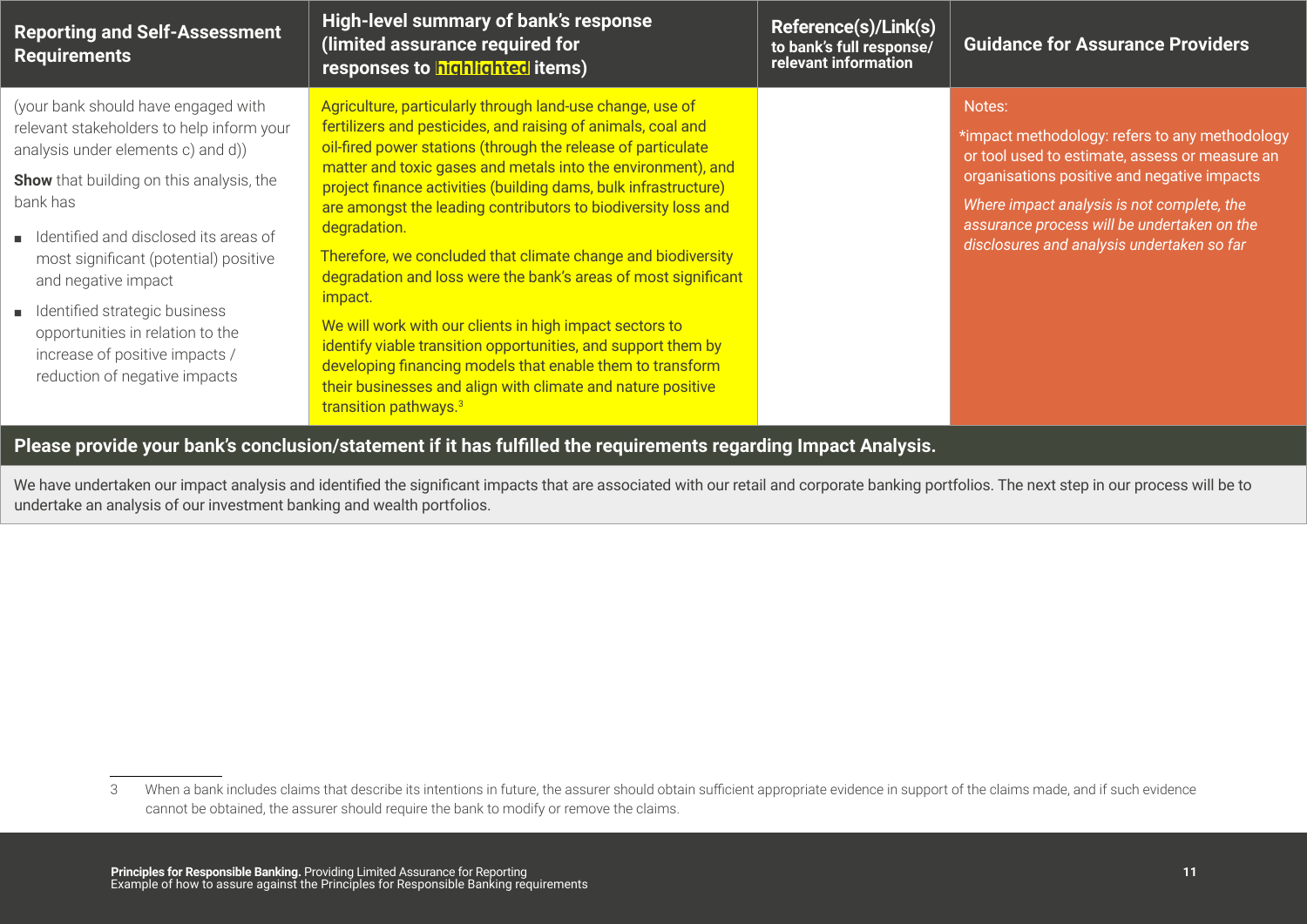| <b>Reporting and Self-Assessment</b><br><b>Requirements</b>                                                                                                                                                                                                                                                                                                                                                                                                                                                                                                                                                                                                                                                                                                                                        | High-level summary of bank's response<br>(limited assurance required for<br>responses to highlighted items)                                                                                                                                                                                                                                                                                                                                                                                                                                                                                                                                                                                                                                                                                                                                                                                                                                                                                                                                                                                                                                                                                                                                                                                                                                                                                                                                                                                                                                                                                                                                                                                                                                                                                                                                                                                       | Reference(s)/Link(s)<br>to bank's full response/<br>relevant information     | <b>Guidance for Assurance Providers</b>                                                                                                                                                                                                                                                                                                                                                                                                                                                                                                                                                                                                                                                                                                                                                                                                                                                                                                                                                                                                                                                                                                                                                                              |
|----------------------------------------------------------------------------------------------------------------------------------------------------------------------------------------------------------------------------------------------------------------------------------------------------------------------------------------------------------------------------------------------------------------------------------------------------------------------------------------------------------------------------------------------------------------------------------------------------------------------------------------------------------------------------------------------------------------------------------------------------------------------------------------------------|---------------------------------------------------------------------------------------------------------------------------------------------------------------------------------------------------------------------------------------------------------------------------------------------------------------------------------------------------------------------------------------------------------------------------------------------------------------------------------------------------------------------------------------------------------------------------------------------------------------------------------------------------------------------------------------------------------------------------------------------------------------------------------------------------------------------------------------------------------------------------------------------------------------------------------------------------------------------------------------------------------------------------------------------------------------------------------------------------------------------------------------------------------------------------------------------------------------------------------------------------------------------------------------------------------------------------------------------------------------------------------------------------------------------------------------------------------------------------------------------------------------------------------------------------------------------------------------------------------------------------------------------------------------------------------------------------------------------------------------------------------------------------------------------------------------------------------------------------------------------------------------------------|------------------------------------------------------------------------------|----------------------------------------------------------------------------------------------------------------------------------------------------------------------------------------------------------------------------------------------------------------------------------------------------------------------------------------------------------------------------------------------------------------------------------------------------------------------------------------------------------------------------------------------------------------------------------------------------------------------------------------------------------------------------------------------------------------------------------------------------------------------------------------------------------------------------------------------------------------------------------------------------------------------------------------------------------------------------------------------------------------------------------------------------------------------------------------------------------------------------------------------------------------------------------------------------------------------|
| 2.2. Target Setting<br><b>Show</b> that the bank has set and<br>published a minimum of two Specific,<br>Measurable (can be qualitative or<br>quantitative), Achievable, Relevant and<br>Time-bound (SMART) targets, which<br>address at least two of the identified<br>"areas of most significant impact",<br>resulting from the bank's activities and<br>provision of products and services.<br>Show that these targets are linked to<br>and drive alignment with and greater<br>contribution to appropriate Sustainable<br>Development Goals, the goals of the<br>Paris Agreement, and other relevant<br>international, national or regional<br>frameworks. The bank should have<br>identified a baseline (assessed against<br>a particular year) and have set targets<br>against this baseline. | Prior to undertaking our impact analysis, we had set a target to<br>increase our lending to biodiversity friendly companies to USD<br>xx by 2025. Based on the outcome of our impact analysis, and<br>to align our target with the requirements for target setting, we<br>amended and expanded the target.<br>We started with determining our baseline for 2019. We<br>established, using tools like Encore and Trase Finance, that<br>15% of the transactions in our agriculture portfolio were<br>directly or indirectly (through supply chains) linked to land use<br>change, through the clearing of forests for agriculture, thereby<br>putting pressure on habitats and destroying carbon sinks. Coal<br>and oil-fired power stations release toxic gases and metals<br>into the environment, which threaten wildlife and degrade<br>ecosystems. These technologies are also key drivers of<br>climate change, which accelerates biodiversity loss. Our ability<br>to quantify these impacts will improve over time, however we<br>will already set our target with the available information, and<br>refine this over time.<br>We therefore amended our target to: No net loss of habitats or<br>biodiversity from all lending activities by 2028, starting with<br>zero deforestation and deforestation free supply chains by<br>end of 2024. The target will drive alignment of our portfolios<br>with SDGs 14 and 15 (Life below water and Life on Land),<br>and will be adapted as required to align with the Convention<br>on Biological Diversity (CBD) post-2020 Global Biodiversity<br>Framework, once finalised.<br>In achieving this target, we will work closely with our clients<br>in these high impact sectors to support their transition, where<br>possible, and protect the livelihoods of their employees,<br>therefore mitigating the loss of jobs as much as possible. | See "Our Targets" on<br>p. xx of our 2020<br>Sustainability Report<br>[Link] | Together with the bank's public (sustainability)<br>reporting, review working papers supporting its<br>assertions regarding its targets including:<br>Evidence that targets including their link<br>to the SDGs and/or Paris agreement (and/<br>or other relevant international, national or<br>regional frameworks) have been set and<br>published and are considered specific,<br>measurable, relevant and time bound<br>the disclosure of the baseline and the<br>process undertaken to determine the base-<br>line* against which the targets are set**<br>the described process undertaken by the<br>bank to analyse significant (potential)<br>negative impacts of the set targets on other<br>dimensions of the SDGs beyond those<br>targeted for positive impact<br>*potential changes to the baseline in case of<br>better data quality or completeness over time<br>would need to be clearly stated by the bank<br>** Assurance should focus on the description of<br>the accuracy of the baseline in the first place,<br>but ideally also confirm that the process the<br>bank describes to determine the baseline is<br>transparent and comprehensible and reflects the<br>steps the bank has undertaken |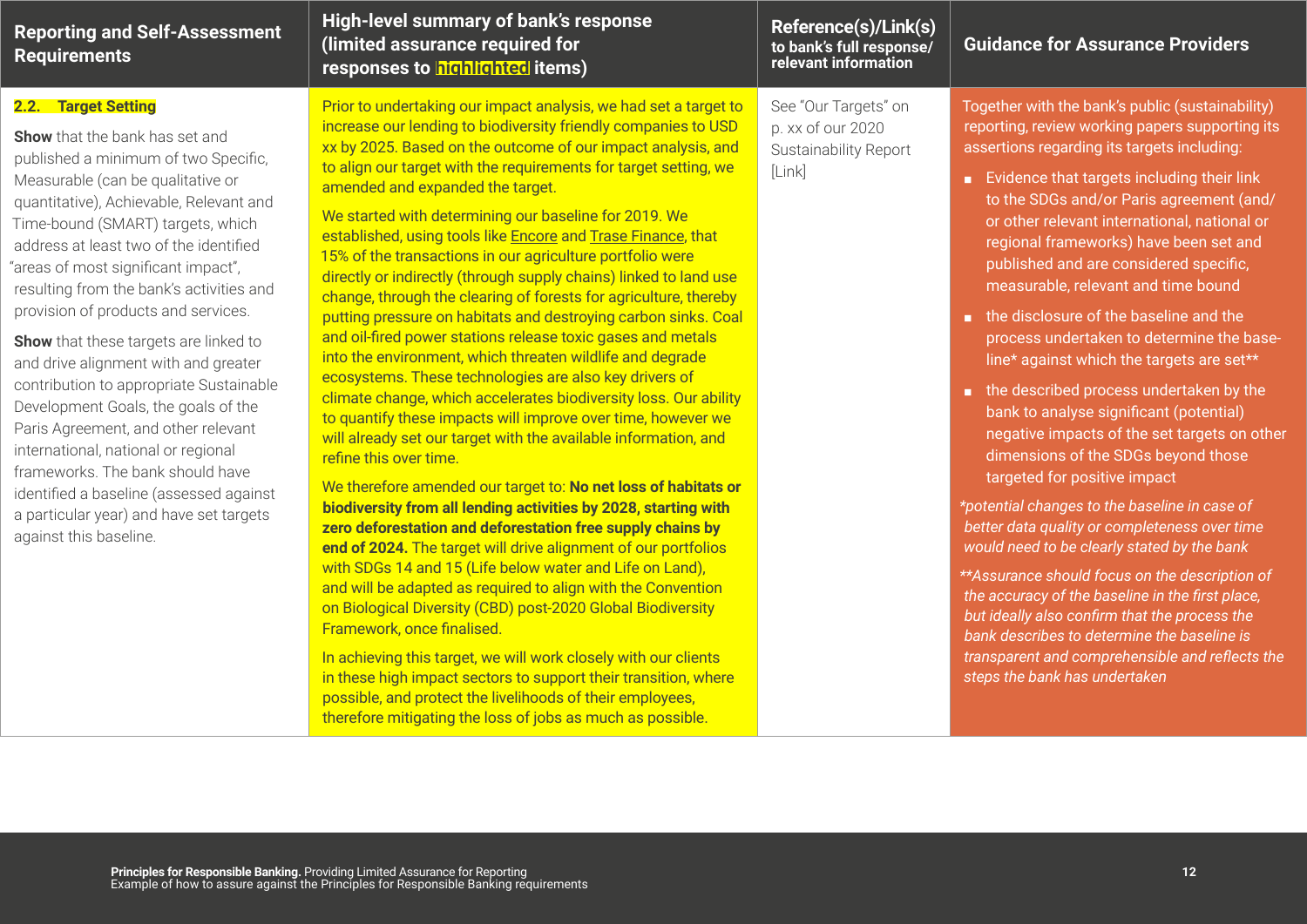| <b>Reporting and Self-Assessment</b><br><b>Requirements</b>                                                                                                                                                                                                                                                                                  | High-level summary of bank's response<br>(limited assurance required for<br>responses to highlighted items)                                                                                                                                                                                                                                                                         | Reference(s)/Link(s)<br>to bank's full response/<br>relevant information | <b>Guidance for Assurance Providers</b> |  |
|----------------------------------------------------------------------------------------------------------------------------------------------------------------------------------------------------------------------------------------------------------------------------------------------------------------------------------------------|-------------------------------------------------------------------------------------------------------------------------------------------------------------------------------------------------------------------------------------------------------------------------------------------------------------------------------------------------------------------------------------|--------------------------------------------------------------------------|-----------------------------------------|--|
| <b>Show</b> that the bank has analysed and<br>acknowledged significant (potential)<br>negative impacts of the set targets on<br>other dimensions of the SDG/climate<br>change/society's goals and that it has<br>set out relevant actions to mitigate those<br>as far as feasible to maximize the net<br>positive impact of the set targets. | Our second target will aim to align our portfolios with the goals<br>of the Paris Agreement on Climate. We are currently engaging<br>with all business areas within the bank, as well as the risk<br>functions, to determine our baseline and to understand what<br>is needed to align high impact sectors within our portfolio with<br>the goals of the Paris Agreement on Climate |                                                                          |                                         |  |
| Please provide your bank's conclusion/statement if it has fulfilled the requirements regarding Target Setting.                                                                                                                                                                                                                               |                                                                                                                                                                                                                                                                                                                                                                                     |                                                                          |                                         |  |

We have amended our existing target for biodiversity to bring it in line with the requirements of the Principles. As a result, we have already set one target in an area of most significant impact. We are currently in the process of setting another target for climate action, which we will publish in our next report.

| 2.3. Plans for Target Implementation<br>and Monitoring                                                                                                                                                                                                                                                                                                       | Measures and actions we plan to put in place include:<br>developing and putting effective policies and processes in<br>place regarding deforestation, engaging with companies in                                                                                                                                                                                                                                                                                                                                                                                                                                                                                                                                          | See "Our Targets" on<br>p. xx of our 2020<br><b>Sustainability Report</b> | Together with the bank's public (sustainability)<br>reporting, review working papers supporting its<br>assertions regarding its targets including:                                                                       |
|--------------------------------------------------------------------------------------------------------------------------------------------------------------------------------------------------------------------------------------------------------------------------------------------------------------------------------------------------------------|---------------------------------------------------------------------------------------------------------------------------------------------------------------------------------------------------------------------------------------------------------------------------------------------------------------------------------------------------------------------------------------------------------------------------------------------------------------------------------------------------------------------------------------------------------------------------------------------------------------------------------------------------------------------------------------------------------------------------|---------------------------------------------------------------------------|--------------------------------------------------------------------------------------------------------------------------------------------------------------------------------------------------------------------------|
| <b>Show</b> that your bank has defined actions<br>and milestones to meet the set targets.<br><b>Show</b> that your bank has put in place the<br>means to measure and monitor progress<br>against the set targets. Definitions of key<br>performance indicators, any changes<br>in these definitions, and any rebasing of<br>baselines should be transparent. | key sectors to identify alternative approaches and appropriate<br>transition pathways, and increase lending in our corporate<br>portfolio to nature positive sectors/activities, as well as finance<br>for transition plans/pathways to support our clients, by x%.<br>Our key performance indicators include: having a policy on<br>deforestation in place within six months; developing a client<br>engagement strategy within 8 months, including identifying<br>key clients to engage to identify how their business models<br>can be transformed; engaging at least 75% of identified clients<br>within 12 months, and agree on a plan and financing model for<br>aligning their businesses with zero deforestation. | [Link]                                                                    | Confirm that the disclosures presented are<br>consistent with the defined actions, mile-<br>stones and KPIs the bank has established<br>and any significant omissions are clearly<br>referenced in this self-assessment. |
|                                                                                                                                                                                                                                                                                                                                                              |                                                                                                                                                                                                                                                                                                                                                                                                                                                                                                                                                                                                                                                                                                                           |                                                                           |                                                                                                                                                                                                                          |

#### **Please provide your bank's conclusion/statement if it has fulfilled the requirements regarding Plans for Target Implementation and Monitoring.**

We have set measures and KPIs for our biodiversity target. These measures and KPIs may be adjusted in due course to reflect the goals or KPIs in the CBD post-2020 Global Biodiversity Framework. We are working on developing our second target in another area of most significant impact, being climate change. We will report on this target and the associated measures and KPIs in our next report.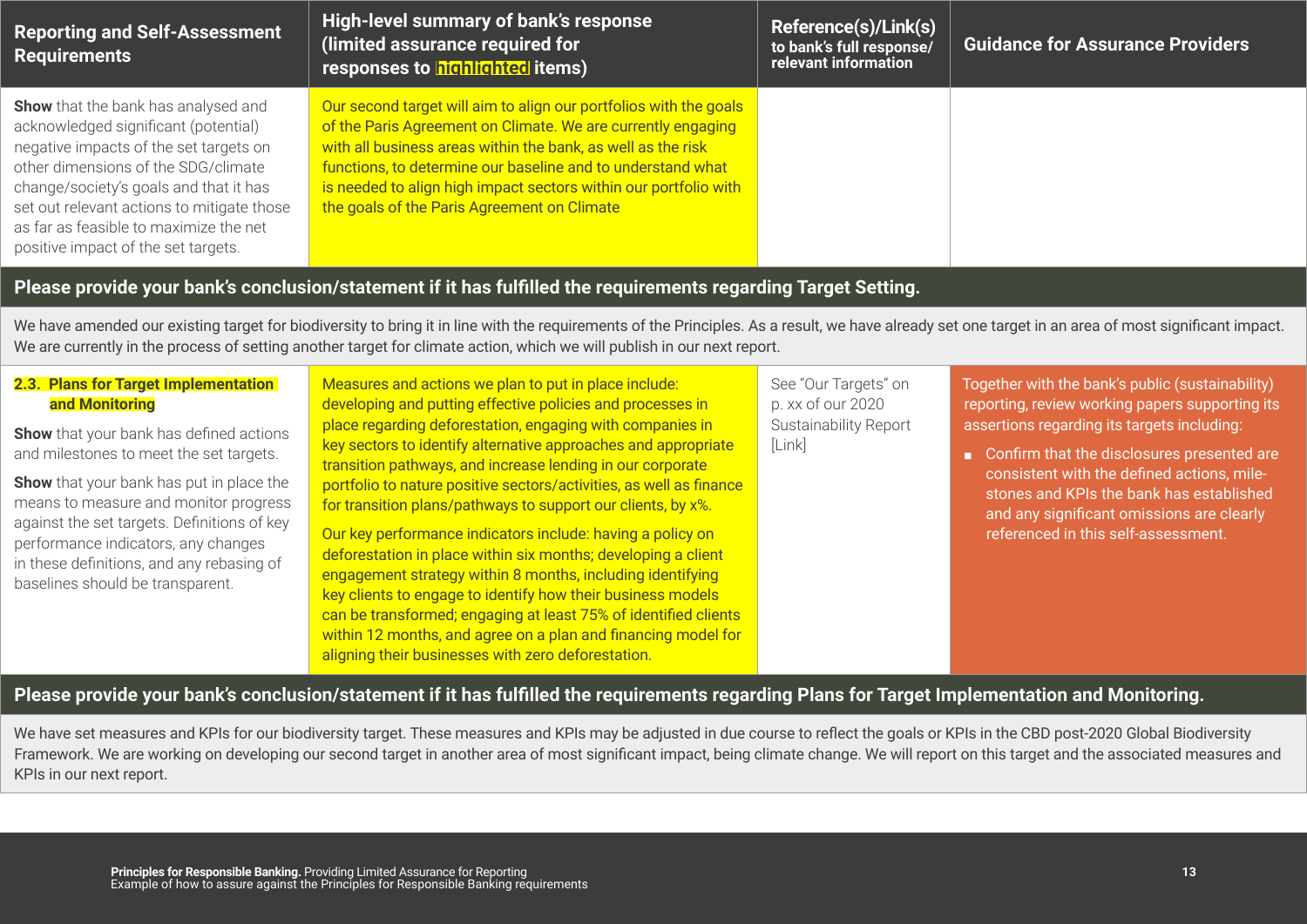| <b>Reporting and Self-Assessment</b><br><b>Requirements</b>                                                                                                                                                                                                                   | High-level summary of bank's response<br>(limited assurance required for<br>responses to highlighted items) | Reference(s)/Link(s)<br>to bank's full response/<br>relevant information | <b>Guidance for Assurance Providers</b>                                                                                                                                                                                                     |
|-------------------------------------------------------------------------------------------------------------------------------------------------------------------------------------------------------------------------------------------------------------------------------|-------------------------------------------------------------------------------------------------------------|--------------------------------------------------------------------------|---------------------------------------------------------------------------------------------------------------------------------------------------------------------------------------------------------------------------------------------|
| 2.4. Progress on Implementing Targets<br>For each target separately:<br><b>Show</b> that your bank has implemented<br>the actions it had previously defined to<br>meet the set target.                                                                                        |                                                                                                             |                                                                          | Together with the bank's public (sustainability)<br>reporting, review working papers supporting its<br>assertions regarding its targets including:<br>confirm that the disclosures of the of the<br>progress made by the bank is consistent |
| Or explain why actions could not be<br>implemented / needed to be changed<br>and how your bank is adapting its plan to<br>meet its set target.<br>Report on your bank's progress over                                                                                         |                                                                                                             |                                                                          | with the actions and KPI reporting under-<br>taken.<br>confirm that quantified impacts the bank<br>discloses or qualitative descriptions of<br>impact over time are correlated with actions                                                 |
| the last 12 months (up to 18 months<br>in your first reporting after becoming<br>a signatory) towards achieving each<br>of the set targets and the impact your<br>progress resulted in. (where feasible<br>and appropriate, banks should include<br>quantitative disclosures) |                                                                                                             |                                                                          | and measures put in place by the bank<br>confirm disclosures on reasons why actions<br>could not be implemented and need to be<br>changed, and how these are being adapted<br>in order to achieve the target                                |
| Please provide your bank's conclusion/statement if it has fulfilled the requirements regarding Progress on Implementing Targets                                                                                                                                               |                                                                                                             |                                                                          |                                                                                                                                                                                                                                             |

We have recently set one target, and are in the early stages of implementing the measures we have put in place. We are currently working on developing our second target. We will report on progress made towards achieving our targets in our next report.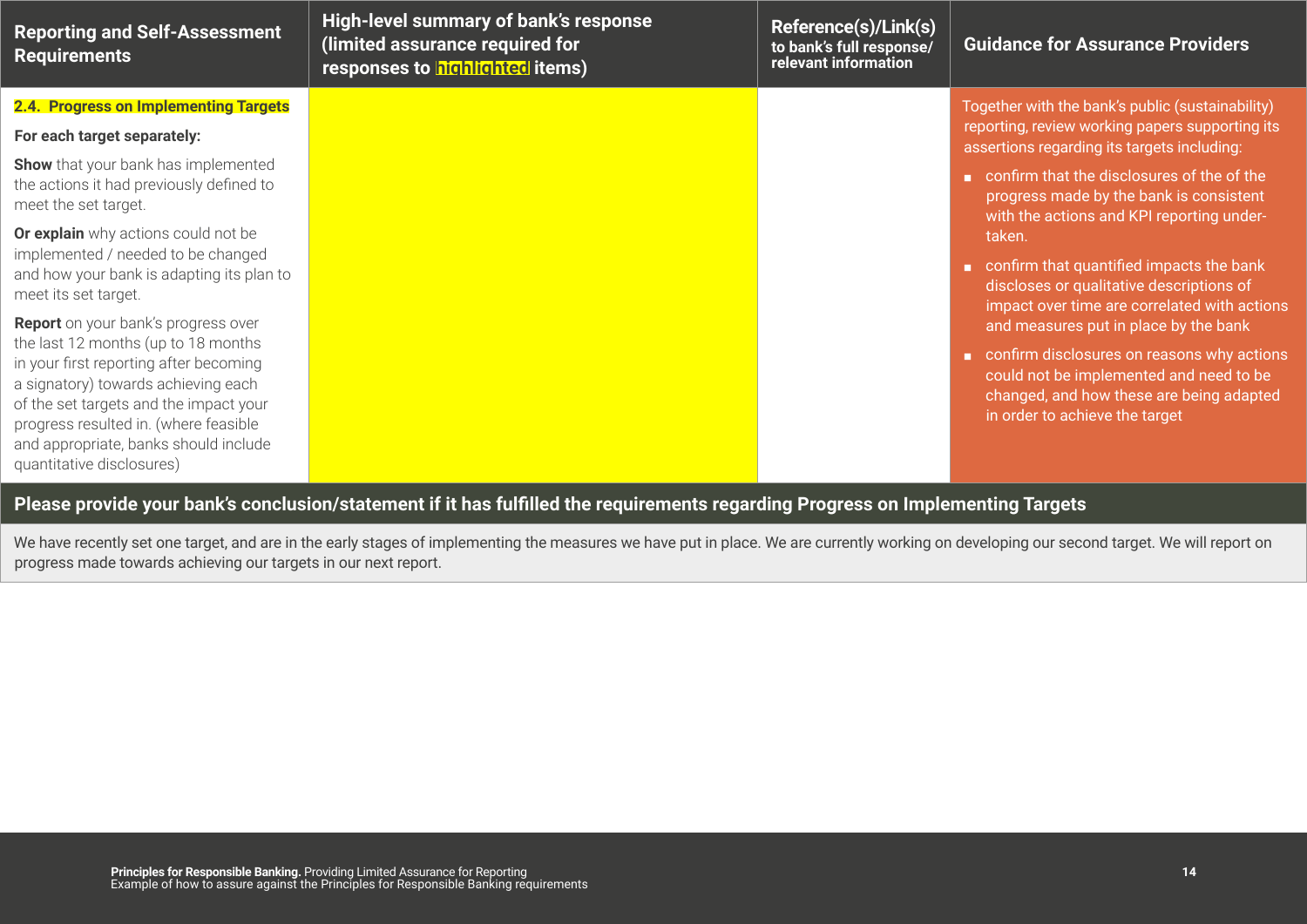| <b>Reporting and Self-Assessment</b><br><b>Requirements</b>                                                                                                                                                                                                                                                                                                       | <b>High-level summary of bank's response</b><br>(limited assurance required for<br>responses to highlighted items)                                                                                                                                                                                                                                                                                                                                                                                                                                   | Reference(s)/Link(s)<br>to bank's full response/<br>relevant information                      | <b>Guidance for Assurance Providers</b> |
|-------------------------------------------------------------------------------------------------------------------------------------------------------------------------------------------------------------------------------------------------------------------------------------------------------------------------------------------------------------------|------------------------------------------------------------------------------------------------------------------------------------------------------------------------------------------------------------------------------------------------------------------------------------------------------------------------------------------------------------------------------------------------------------------------------------------------------------------------------------------------------------------------------------------------------|-----------------------------------------------------------------------------------------------|-----------------------------------------|
| <b>Principle 3: Clients and Customers</b><br>prosperity for current and future generations.                                                                                                                                                                                                                                                                       | We will work responsibly with our clients and our customers to encourage sustainable practices and enable economic activities that create shared                                                                                                                                                                                                                                                                                                                                                                                                     |                                                                                               |                                         |
| 3.1. Provide an overview of the policies<br>and practices your bank has in place<br>and/or is planning to put in place to<br>promote responsible relationships<br>with its customers. This should<br>include high-level information<br>on any programmes and actions<br>implemented (and/or planned),<br>their scale and, where possible, the<br>results thereof. | Due to the size of our retail segment and the loan book<br>to private customers across our countries of operation,<br>responsible sales practices is one of our key focus areas.<br>Therefore, we currently have a staff training programme in<br>place to ensure that staff are adequately trained on treating<br>customers fairly and unconscious bias.<br>We are currently reviewing our incentive structures and<br>remuneration policies of sales departments to ensure that<br>these do not encourage mis-selling, and other unfair practices. | See "How we work with<br>our clients" on p. xx of<br>our 2020 Sustainability<br>Report [Link] |                                         |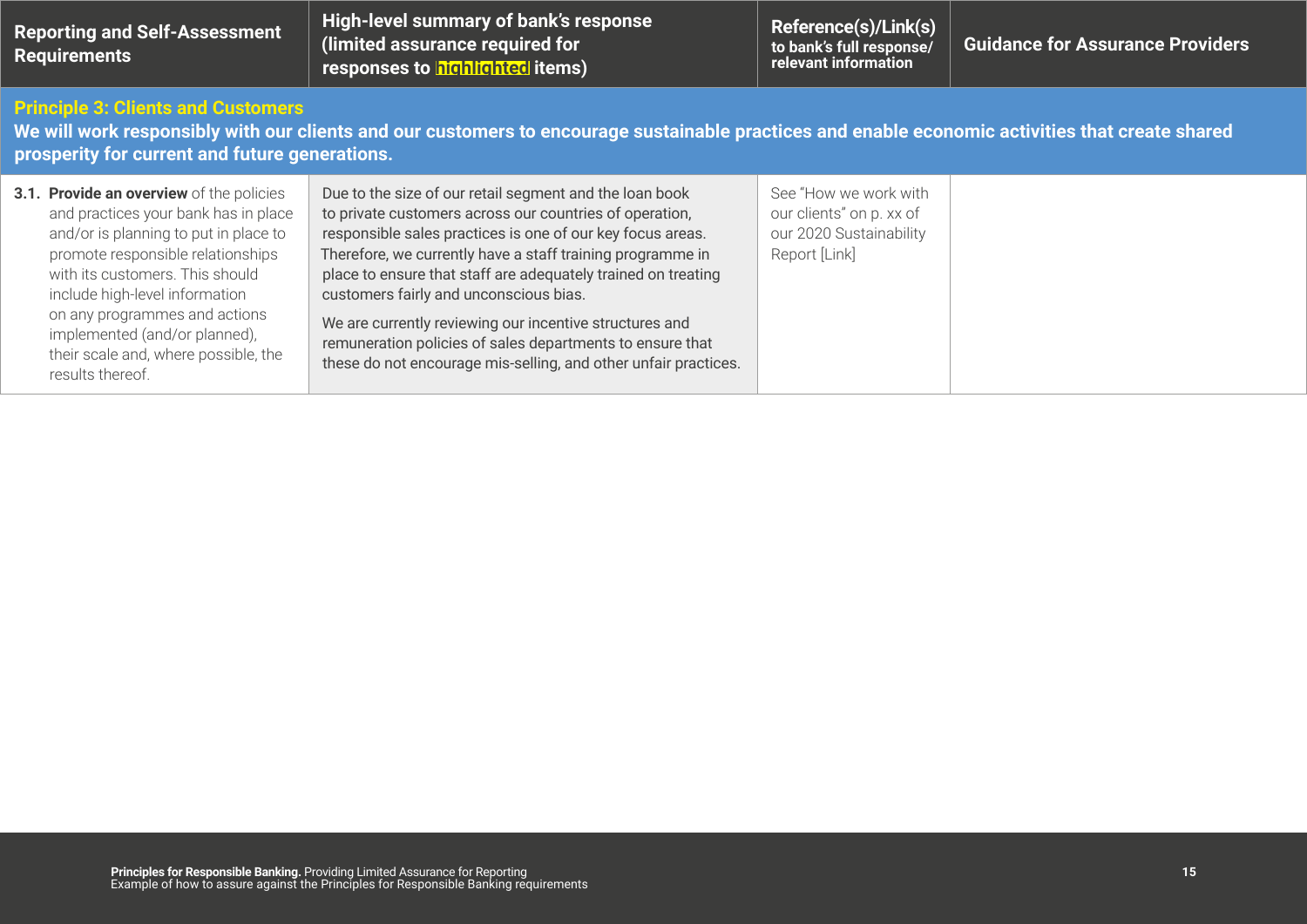| <b>Reporting and Self-Assessment</b><br><b>Requirements</b>                                                                                                                                                                                                                                                                                                 | High-level summary of bank's response<br>(limited assurance required for<br>responses to highlighted items)                                                                                                                                                                                                                                                                                                                                                                                                                                                                                                                                                                                                                                                                                                                                                                                                                                                                                                                                                                                                                                                                                                                                                                                                                                                                                                                                                                                           | Reference(s)/Link(s)<br>to bank's full response/<br>relevant information                      | <b>Guidance for Assurance Providers</b> |
|-------------------------------------------------------------------------------------------------------------------------------------------------------------------------------------------------------------------------------------------------------------------------------------------------------------------------------------------------------------|-------------------------------------------------------------------------------------------------------------------------------------------------------------------------------------------------------------------------------------------------------------------------------------------------------------------------------------------------------------------------------------------------------------------------------------------------------------------------------------------------------------------------------------------------------------------------------------------------------------------------------------------------------------------------------------------------------------------------------------------------------------------------------------------------------------------------------------------------------------------------------------------------------------------------------------------------------------------------------------------------------------------------------------------------------------------------------------------------------------------------------------------------------------------------------------------------------------------------------------------------------------------------------------------------------------------------------------------------------------------------------------------------------------------------------------------------------------------------------------------------------|-----------------------------------------------------------------------------------------------|-----------------------------------------|
| 3.2 Describe how your bank has<br>worked with and/or is planning to<br>work with its clients and customers<br>to encourage sustainable practices<br>and enable sustainable economic<br>activities. This should include<br>information on actions planned/<br>implemented, products and services<br>developed, and, where possible, the<br>impacts achieved. | Over the last year we have been building capacity among<br>all bank employees who are client-facing, to enable them to<br>engage with clients, especially those in high impact sectors,<br>and customers about the impacts that are associated with<br>their activities.<br>X Bank has also launched a credit card that shows customers<br>the carbon emissions linked to their purchases. It has been<br>rolled out in all three countries we operate in, and has been<br>adopted by 15% of our retail customers within the first 12<br>months. We are starting to see some incremental changes<br>in spending behaviour from clients who utilise the card, and<br>some of these customers have enquired about aligning their<br>investment portfolios with funds and companies that are<br>aligned with sustainable outcomes. We continue to market<br>the credit card to our retail customers, and are exploring the<br>feasibility of extending this to other areas of impact such as<br>biodiversity and responsible consumption.<br>We have identified clients in high impact sectors which include<br>energy, real estate, transport, agriculture, and are starting to<br>engage with them to discuss their transition plans and identify<br>opportunities to support them. We have started a programme<br>for extending credit lines and bank guarantees on more<br>favourable terms to projects that are focused on low-carbon<br>energy generation, energy efficiency and waste management. | See "How we work with<br>our clients" on p. xx of<br>our 2020 Sustainability<br>Report [Link] |                                         |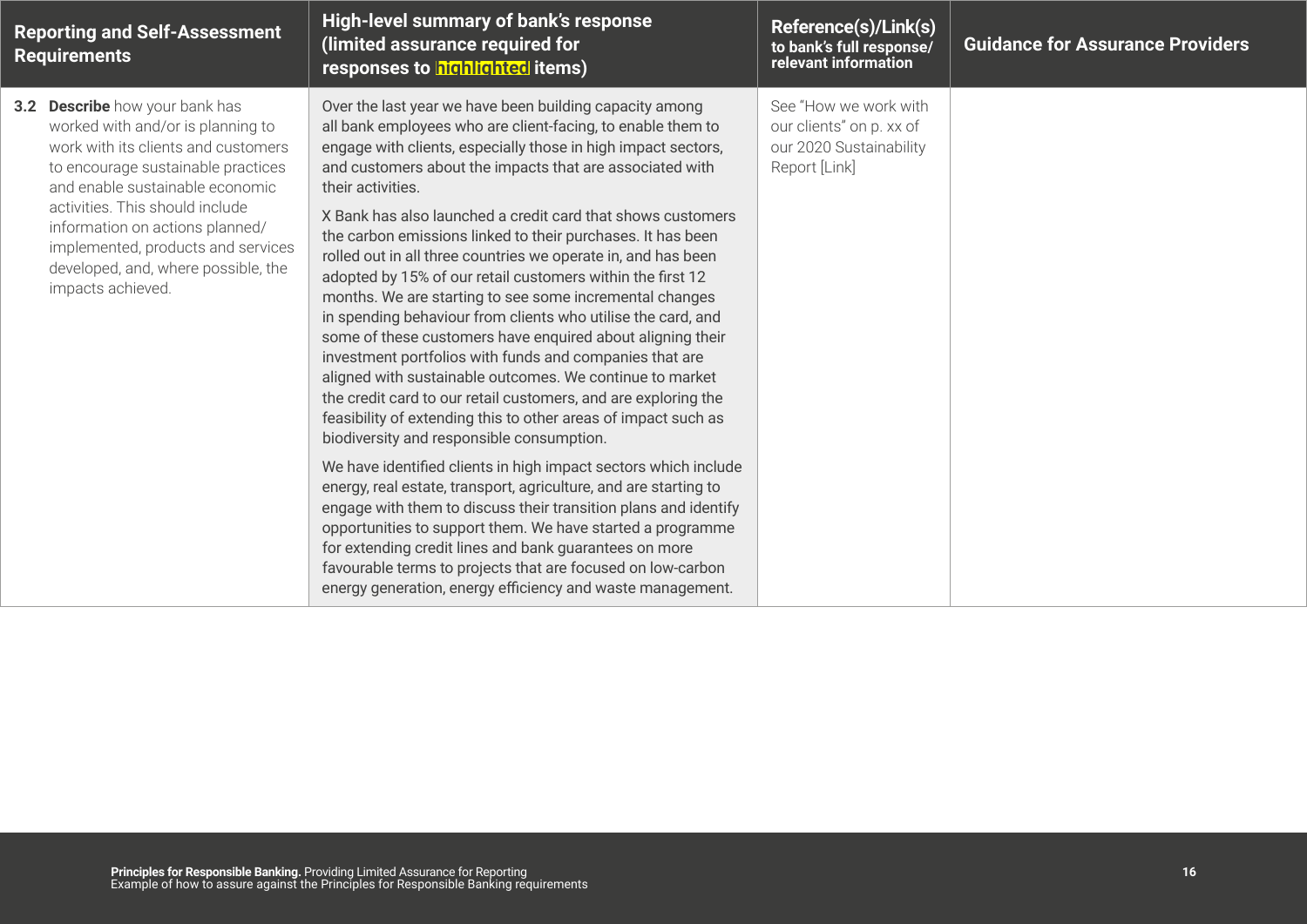| <b>Reporting and Self-Assessment</b><br><b>Requirements</b>                                                                                                |                                                                                                                                                                                                                                                                                                                                                                                                          | High-level summary of bank's response<br>(limited assurance required for<br>responses to highlighted items)                                                                                                                                                                                                                                                                                                                                                                                                                                                                                                                                                                                                            | Reference(s)/Link(s)<br>to bank's full response/<br>relevant information                                                                         | <b>Guidance for Assurance Providers</b> |
|------------------------------------------------------------------------------------------------------------------------------------------------------------|----------------------------------------------------------------------------------------------------------------------------------------------------------------------------------------------------------------------------------------------------------------------------------------------------------------------------------------------------------------------------------------------------------|------------------------------------------------------------------------------------------------------------------------------------------------------------------------------------------------------------------------------------------------------------------------------------------------------------------------------------------------------------------------------------------------------------------------------------------------------------------------------------------------------------------------------------------------------------------------------------------------------------------------------------------------------------------------------------------------------------------------|--------------------------------------------------------------------------------------------------------------------------------------------------|-----------------------------------------|
| <b>Principle 4: Stakeholders</b><br>We will proactively and responsibly consult, engage and partner with relevant stakeholders to achieve society's goals. |                                                                                                                                                                                                                                                                                                                                                                                                          |                                                                                                                                                                                                                                                                                                                                                                                                                                                                                                                                                                                                                                                                                                                        |                                                                                                                                                  |                                         |
| 4.1                                                                                                                                                        | <b>Describe</b> which stakeholders (or<br>groups/types of stakeholders)<br>your bank has consulted, engaged,<br>collaborated or partnered with<br>for the purpose of implementing<br>these Principles and improving<br>your bank's impacts. This should<br>include a high-level overview of how<br>your bank has identified relevant<br>stakeholders and what issues were<br>addressed/results achieved. | As part of the process of undertaking our impact analysis,<br>we consulted with policy-makers in x Department and x Civil<br>Society Organisations to discuss our assessment of the<br>most relevant challenges and priorities related to sustainable<br>development in Ireland and Russia. We identified these<br>stakeholders through a stakeholder mapping exercise.<br>We also identified A, B, C stakeholders because they have<br>expertise related to measuring and quantifying impacts in the<br>areas of climate change and biodiversity loss and degradation.<br>We engaged with them as part of our work to determine the<br>scale and intensity/salience of the impacts associated with<br>our portfolios. | See "Stakeholder<br>engagement" on p. xx of<br>our 2020 Sustainability<br>Report, and "Impact<br>Analysis" on p. xx of the<br>same report [Link] |                                         |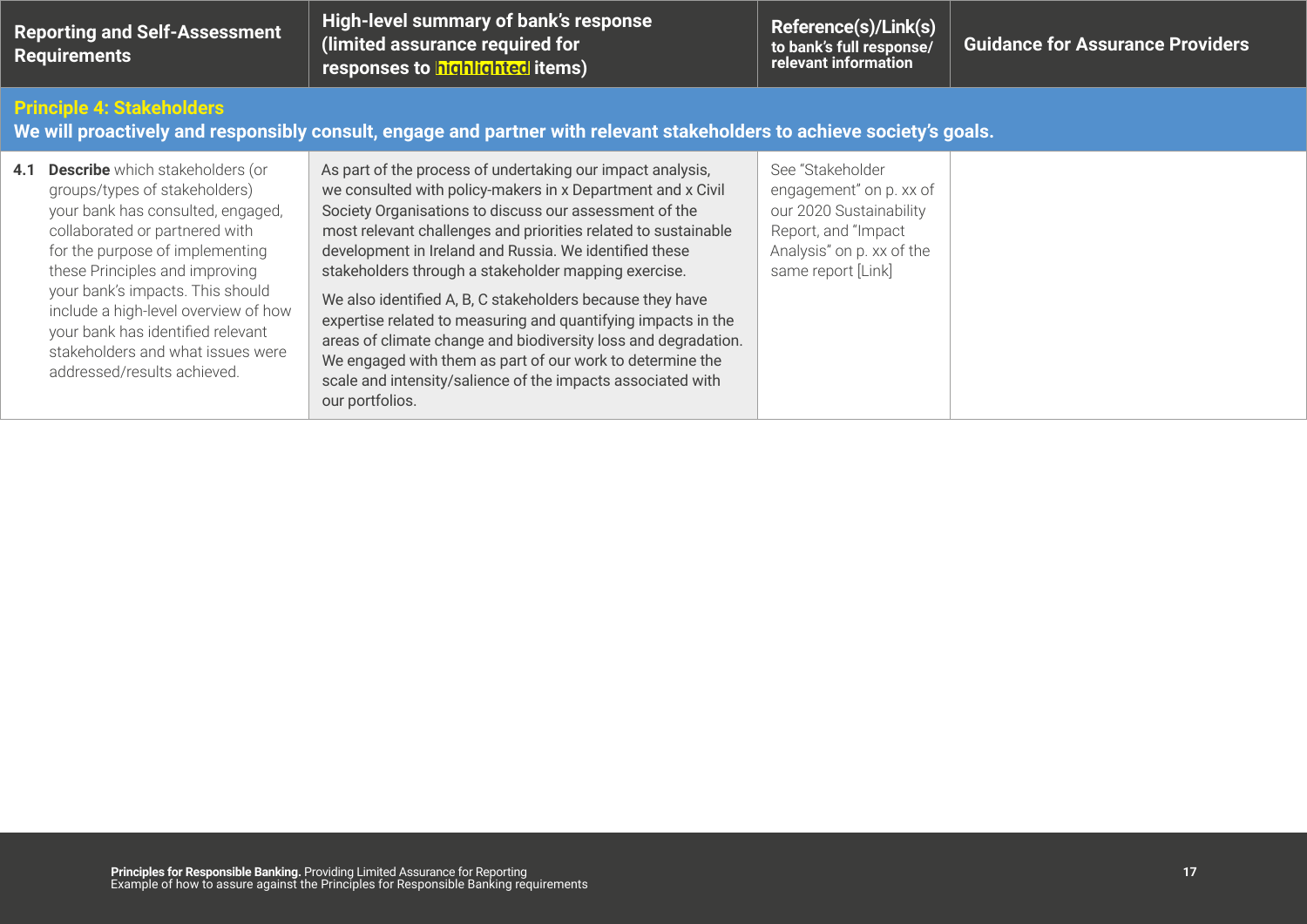| <b>Reporting and Self-Assessment</b><br><b>Requirements</b>                                                                                                                                                                                                                  | High-level summary of bank's response<br>(limited assurance required for<br>responses to highlighted items)                                                                                                                                                                                                                                                                                                                                                                                                                                                                                                                                                                                                                                                                                                                                                                                                                                                                                                                                                                                                                                                                                                                                                            | Reference(s)/Link(s)<br>to bank's full response/<br>relevant information                  | <b>Guidance for Assurance Providers</b> |  |
|------------------------------------------------------------------------------------------------------------------------------------------------------------------------------------------------------------------------------------------------------------------------------|------------------------------------------------------------------------------------------------------------------------------------------------------------------------------------------------------------------------------------------------------------------------------------------------------------------------------------------------------------------------------------------------------------------------------------------------------------------------------------------------------------------------------------------------------------------------------------------------------------------------------------------------------------------------------------------------------------------------------------------------------------------------------------------------------------------------------------------------------------------------------------------------------------------------------------------------------------------------------------------------------------------------------------------------------------------------------------------------------------------------------------------------------------------------------------------------------------------------------------------------------------------------|-------------------------------------------------------------------------------------------|-----------------------------------------|--|
| <b>Principle 5: Governance &amp; Culture</b><br>We will implement our commitment to these Principles through effective governance and a culture of responsible banking                                                                                                       |                                                                                                                                                                                                                                                                                                                                                                                                                                                                                                                                                                                                                                                                                                                                                                                                                                                                                                                                                                                                                                                                                                                                                                                                                                                                        |                                                                                           |                                         |  |
| <b>5.1 Describe</b> the relevant governance<br>structures, policies and procedures<br>your bank has in place/is planning<br>to put in place to manage significant<br>positive and negative (potential)<br>impacts and support effective<br>implementation of the Principles. | Within our established governance structure, our Responsible<br>Banking Board Committee (RBBC) is responsible for<br>overseeing the implementation of the Principles, and reporting<br>progress to the Board of Directors quarterly. Our CEO is a<br>member of the RBBC.<br>Implementation of the Principles and periodic reporting on<br>same is the responsibility of the Sustainability Implementation<br>Group (SIG) which is chaired by our Chief Sustainability<br>Officer. SIG's membership is drawn from the heads of<br>business areas and departments across all areas of the<br>bank, including Sustainability, Risk, Treasury, Data & Analytics,<br>Retail, Corporate, Investment, Institutional & Business Banking.<br>SIG reports monthly to the RBBC on progress made with<br>implementing the Principles.<br>SIG is responsible for overseeing the bank's impact analysis,<br>and making strategic decisions about how to manage the<br>bank's most significant impacts, including the setting of<br>targets, and the introduction of mechanisms and measures<br>across the bank to manage these impacts and implement<br>targets. The SIG is required to get sign-off from the RBBC on<br>its plans for managing the bank's most significant impacts. | See "Our governance<br>structure" on p. xx of<br>our 2020 Sustainability<br>Report [Link] |                                         |  |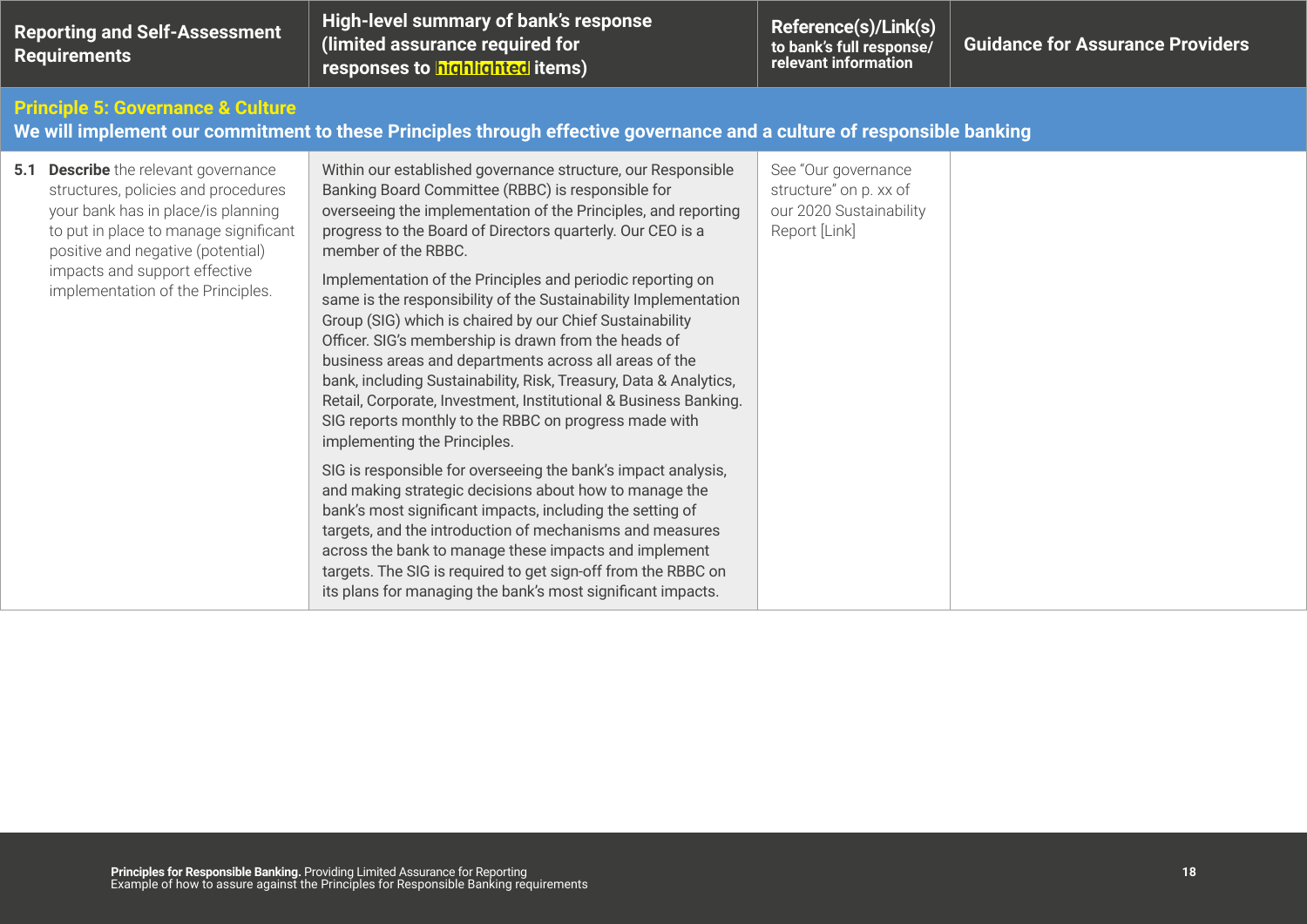| <b>Reporting and Self-Assessment</b><br><b>Requirements</b>                                                                                                                                                                                                                                                                                                                                            | High-level summary of bank's response<br>(limited assurance required for<br>responses to highlighted items)                                                                                                                                                                                                                                                                                                                                                                                                                                                                                                                                                                                                                                                                                                                                  | Reference(s)/Link(s)<br>to bank's full response/<br>relevant information                  | <b>Guidance for Assurance Providers</b>                                                                                                                                                                                                                                                                                                                                                                                  |
|--------------------------------------------------------------------------------------------------------------------------------------------------------------------------------------------------------------------------------------------------------------------------------------------------------------------------------------------------------------------------------------------------------|----------------------------------------------------------------------------------------------------------------------------------------------------------------------------------------------------------------------------------------------------------------------------------------------------------------------------------------------------------------------------------------------------------------------------------------------------------------------------------------------------------------------------------------------------------------------------------------------------------------------------------------------------------------------------------------------------------------------------------------------------------------------------------------------------------------------------------------------|-------------------------------------------------------------------------------------------|--------------------------------------------------------------------------------------------------------------------------------------------------------------------------------------------------------------------------------------------------------------------------------------------------------------------------------------------------------------------------------------------------------------------------|
| <b>5.2 Describe</b> the initiatives and<br>measures your bank has<br>implemented or is planning to<br>implement to foster a culture of<br>responsible banking among its<br>employees. This should include<br>a high-level overview of capacity<br>building, inclusion in remuneration<br>structures and performance<br>management and leadership<br>communication, amongst others.                     | Our approach to responsible and sustainable banking is<br>led by our CEO, who is a passionate advocate and regularly<br>addresses employees on the topic. We have developed<br>mandatory training for employees about sustainability,<br>including the Principles for Responsible Banking. It is currently<br>being rolled out across the bank, and has been completed by<br>80% of senior managers across the different business areas.<br>We plan to start reviewing the KPIs in senior managers'<br>performance contracts, and to include key performance<br>indicators related to their performance in implementing<br>the Principles as part of our annual review of performance<br>contracts. We aim for x% of senior management and x% of all<br>staff to have their remuneration linked to achieving the goals<br>of the Principles. | See "Our People" on<br>p. xx of our 2020<br>Sustainability Report<br>[Link]               |                                                                                                                                                                                                                                                                                                                                                                                                                          |
| <b>5.3 Governance Structure for</b><br><b>Implementation of the Principles</b><br><b>Show</b> that your bank has a governance<br>structure in place for the implementation<br>of the PRB, including:<br>a. target-setting and actions to achieve<br>targets set<br>b. remedial action in the event of targets<br>or milestones not being achieved or<br>unexpected negative impacts being<br>detected. | Our SIG is responsible for developing targets, monitoring<br>progress towards their achievement to ensure we are on<br>track, and identifying and addressing any unexpected<br>negative impacts. Our RBBC has oversight over target-setting,<br>measures put in place to achieve the targets, and determining<br>remedial action where targets are not on track, or where<br>measures need to be put in place to address unforeseen<br>negative impacts. We will track our progress towards<br>achieving our targets via our Balanced Scorecard, which is<br>reported quarterly to our RBBC. The RBBC will report quarterly<br>to the board on progress made with achieving our targets, and<br>any remedial action taken to ensure achievement of targets<br>and/or how negative impacts were addressed.                                    | See "Our governance<br>structure" on p. xx of<br>our 2020 Sustainability<br>Report [Link] | Together with the bank's public (sustainability)<br>reporting, review working papers supporting its<br>assertions regarding its governance structure<br>including:<br>Confirm the consistency of the bank's disclo-<br>sure on the governance structure for imple-<br>mentation of the Principles, including the<br>structure for setting and achieving targets,<br>with those established within the organisa-<br>tion. |

#### **Please provide your bank's conclusion/ statement if it has fulfilled the requirements regarding Governance Structure for Implementation of the Principles.**

We have progressed substantially in fulfilling this requirement. The Bank has established a governance structure for ensuring that the Principles are implemented effectively, including managing significant impacts, and setting and monitoring targets. We have assembled a team (the Sustainability Implementation Group) that is in charge of the day to day implementation of the Principles, and expanded the roles and responsibilities of our Responsible Banking Board Committee, which is responsible for overseeing implementation, and reporting quarterly to the Board of Directors on progress made to achieve targets and general implementation of the Principles.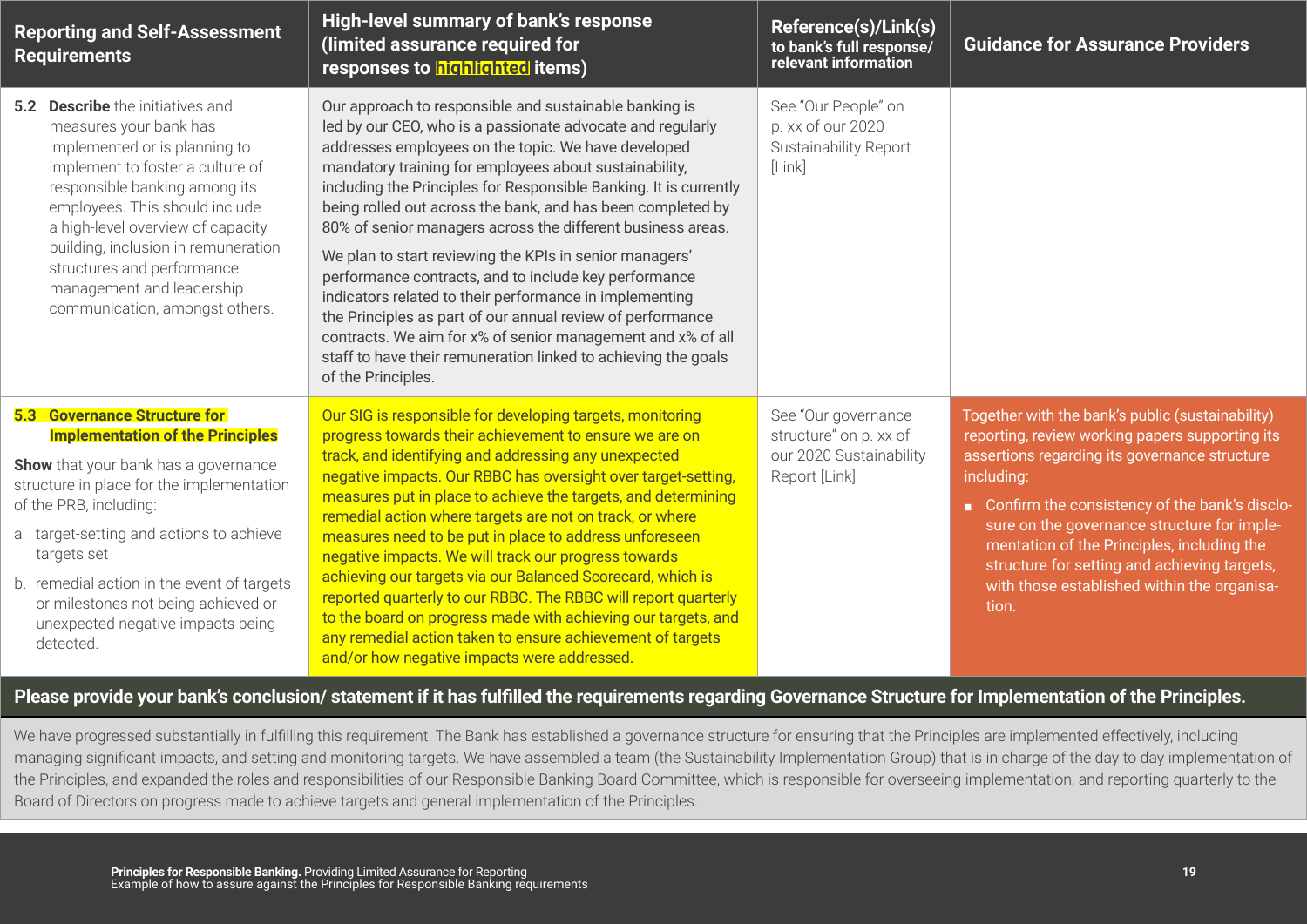| <b>Reporting and Self-Assessment</b><br>Requirements  | High-level summary of bank's response<br>(limited assurance required for<br>responses to highlighted items)                                            | Reference(s)/Link(s)<br>to bank's full response/<br>relevant information | <b>Guidance for Assurance Providers</b> |
|-------------------------------------------------------|--------------------------------------------------------------------------------------------------------------------------------------------------------|--------------------------------------------------------------------------|-----------------------------------------|
| <b>Principle 6: Transparency &amp; Accountability</b> | We will periodically review our individual and collective implementation of these Principles and be transparent about and accountable for our positive |                                                                          |                                         |

**6.1 Progress on Implementing the Principles for Responsible Banking** 

**and negative impacts and our contribution to society's goals.**

**Show** that your bank has progressed on implementing the six Principles over the last 12 months (up to 18 months in your first reporting after becoming a signatory) in addition to the setting and implementation of targets in minimum two areas (see 2.1-2.4).

**Show** that your bank has considered existing and emerging international/ regional good practices relevant for the implementation of the six Principles for Responsible Banking. Based on this, it has defined priorities and ambitions to align with good practice.

We are currently developing a group climate action strategy, which will inform the bank's lending and investment policy and decision-making criteria. As part of this strategy, we will implement and start reporting in line with the Taskforce on Climate-related Financial Disclosures (TCFD) recommendations, in order to understand our climate risk.

We have developed a policy for racial equality within the organisation. The policy has been approved by our Board. The policy owner, working with the SIG, has developed an implementation programme that details how the policy will be implemented across our business, and will report periodically to the RBBC on its implementation. The policy aims at increasing diversity at senior management and Board level to equal representation by 2025, and to reinforce the bank's values of zero-tolerance towards discrimination.

See "Our Business Strategy" on page xx of our 2020 Sustainability Report [Link].

Together with the bank's public (sustainability) reporting, review working papers supporting its assertions regarding progress in implementing the Principles, including:

- confirm that the disclosure of the banks progress over the last reporting period is consistent with the activities and achievements set out in supporting documents e.g. governance documents, process and control documentation, performance analysis etc.
- confirm that where references are made to existing and emerging international/regional good practices in the bank's disclosures, these accurately reflect their consideration in defining and determining good practices to prioritise.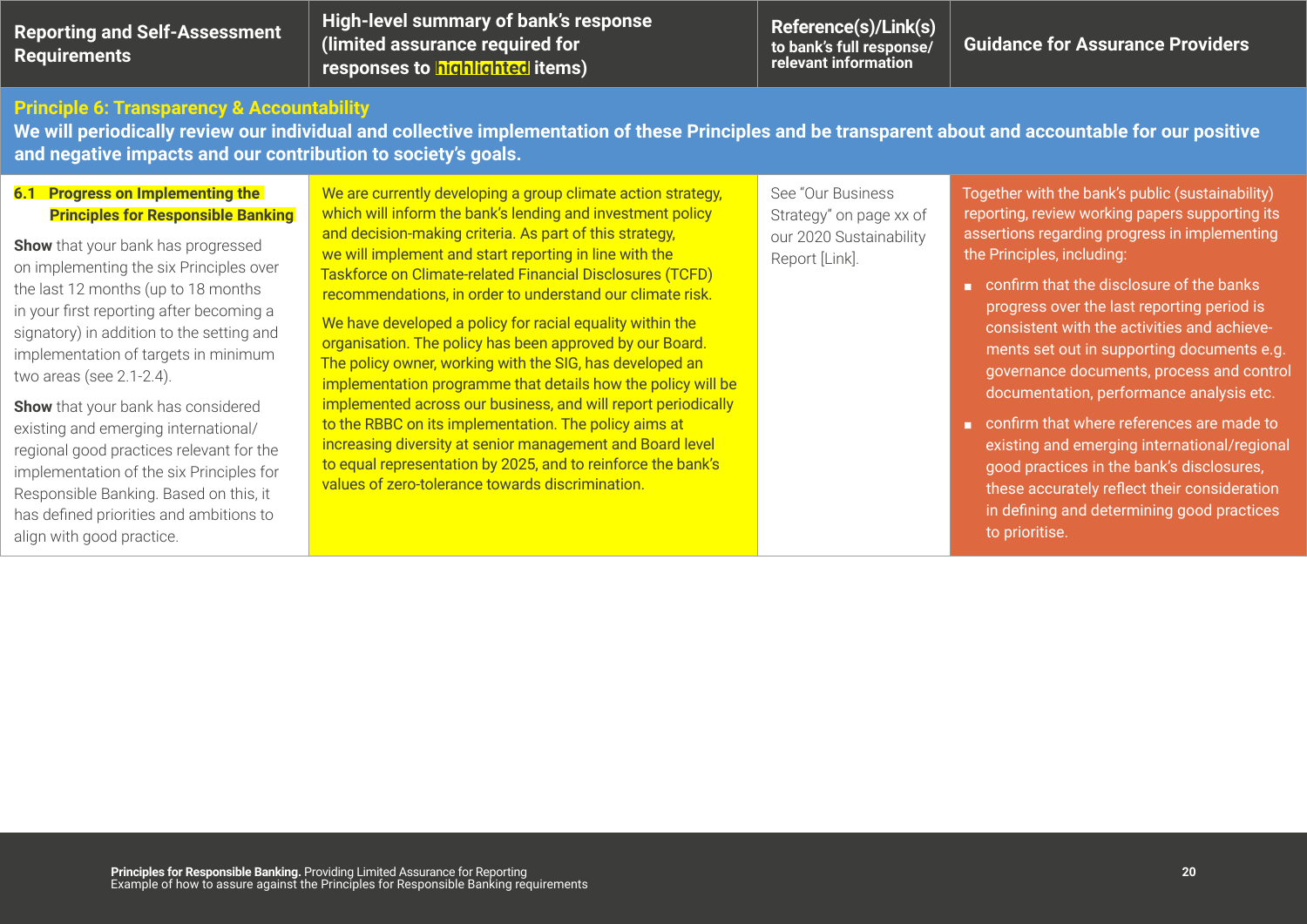| <b>Reporting and Self-Assessment</b><br><b>Requirements</b>                                                                                                                                                                                                                  | High-level summary of bank's response<br>(limited assurance required for<br>responses to highlighted items)                                                                                                                                                                                                                                                                                                                                                                                                                                                                                                                                                                                                                                                                                                                                                                                                                   | Reference(s)/Link(s)<br>to bank's full response/<br>relevant information | <b>Guidance for Assurance Providers</b> |
|------------------------------------------------------------------------------------------------------------------------------------------------------------------------------------------------------------------------------------------------------------------------------|-------------------------------------------------------------------------------------------------------------------------------------------------------------------------------------------------------------------------------------------------------------------------------------------------------------------------------------------------------------------------------------------------------------------------------------------------------------------------------------------------------------------------------------------------------------------------------------------------------------------------------------------------------------------------------------------------------------------------------------------------------------------------------------------------------------------------------------------------------------------------------------------------------------------------------|--------------------------------------------------------------------------|-----------------------------------------|
| Show that your bank has implemented/<br>is working on implementing changes in<br>existing practices to reflect and be in line<br>with existing and emerging international/<br>regional good practices and has made<br>progress on its implementation of these<br>Principles. | Through a mapping exercise of good practices on the market,<br>we have identified the Equator Principles and the development<br>of a human rights screening process, in line with the UN<br>Guiding Principles on Business and Human Right, as good<br>practices that we can adopt. These practices are relevant for<br>the bank's business on the basis that we have a substantial<br>project finance exposure, and the Equator Principles will guide<br>us in determining, assessing and managing environmental<br>and social risk in the projects we finance. We see the need<br>to develop a human rights screening policy which will set out<br>processes for conducting due diligence in order to understand<br>the potential human rights impacts associated with our core<br>business, and determining who we conduct business with. We<br>will start working to implement these good practices into our<br>business. |                                                                          |                                         |

#### **Please provide your bank's conclusion/statement if it has fulfilled the requirements regarding Progress on Implementing the Principles for Responsible Banking**

The Bank has made good progress over the first 18 months of implementing the Principles. We are currently developing a group climate strategy which will guide our decision-making on lending and investment transactions. We have developed an internal policy on racial equality. We have initiated the process of signing up to the Equator Principles and are developing a human rights screening policy, which will guide our decision making processes across our business.